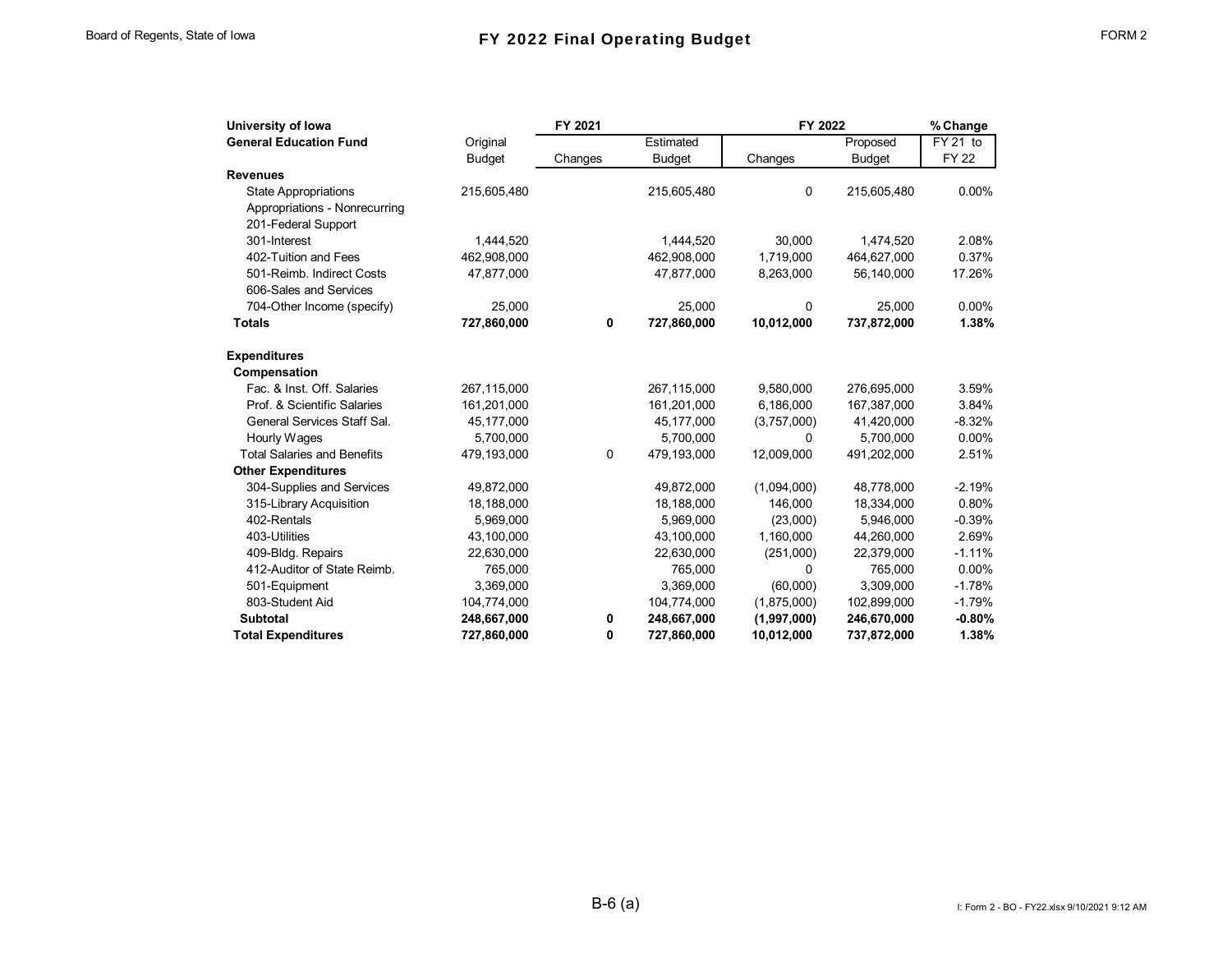| University of Iowa                 |               | FY 2021     |               |             | FY 2022       |             |
|------------------------------------|---------------|-------------|---------------|-------------|---------------|-------------|
| <b>University Hospitals</b>        | Original      |             | Estimated     |             | Proposed      | FY 21 to    |
|                                    | <b>Budget</b> | Changes     | <b>Budget</b> | Changes     | <b>Budget</b> | <b>FY22</b> |
| <b>Revenues</b>                    |               |             |               |             |               |             |
| <b>State Appropriations</b>        |               |             |               |             |               |             |
| <b>Supplemental Appropriations</b> |               |             |               |             |               |             |
| 201-Federal Support                |               |             |               |             |               |             |
| 301-Interest                       | 11,000,000    |             | 11,000,000    | 13,924,531  | 24,924,531    | 126.59%     |
| 402-Tuition and Fees               |               |             |               |             |               |             |
| 501-Reimb. Indirect Costs          | 3,406,351     |             | 3,406,351     | 18.077      | 3,424,428     | 0.53%       |
| 606-Sales and Services             | 1,775,540,722 |             | 1,775,540,722 | 117,597,832 | 1,893,138,554 | 6.62%       |
| 704-Other Income (specify)         | 881,625       |             | 881,625       | (40, 329)   | 841,296       | $-4.57%$    |
| <b>Totals</b>                      | 1,790,828,698 | $\mathbf 0$ | 1,790,828,698 | 131,500,111 | 1,922,328,809 | 7.34%       |
| <b>Expenditures</b>                |               |             |               |             |               |             |
| Compensation                       |               |             |               |             |               |             |
| Fac. & Inst. Off. Salaries         | 88,349,862    |             | 88,349,862    | 3,936,859   | 92,286,721    | 4.46%       |
| Prof. & Scientific Salaries        | 632,802,799   |             | 632,802,799   | 35,204,672  | 668,007,471   | 5.56%       |
| General Services Staff Sal.        | 193,592,976   |             | 193,592,976   | (748, 500)  | 192,844,476   | $-0.39%$    |
| Hourly Wages                       | 8,481,145     |             | 8,481,145     | 916,249     | 9,397,394     | 10.80%      |
| <b>Total Salaries and Benefits</b> | 923,226,782   | $\mathbf 0$ | 923,226,782   | 39,309,280  | 962.536.062   | 4.26%       |
| <b>Other Expenditures</b>          |               |             |               |             |               |             |
| 304-Supplies and Services          | 812,274,360   |             | 812,274,360   | 86,035,006  | 898,309,366   | 10.59%      |
| 315-Library Acquisition            |               |             |               |             |               |             |
| 402-Rentals                        | 17,669,444    |             | 17,669,444    | 766,682     | 18,436,126    | 4.34%       |
| 403-Utilities                      | 35,743,431    |             | 35,743,431    | 348,902     | 36,092,333    | 0.98%       |
| 409-Bldg. Repairs                  | 1,914,681     |             | 1,914,681     | 5,040,241   | 6,954,922     | 263.24%     |
| 412-Auditor of State Reimb.        |               |             |               |             |               |             |
| 501-Equipment                      |               |             |               |             |               |             |
| 803-Student Aid                    |               |             |               |             |               |             |
| <b>Subtotal</b>                    | 867,601,916   | 0           | 867,601,916   | 92,190,831  | 959,792,747   | 10.63%      |
| <b>Total Expenditures</b>          | 1,790,828,698 | 0           | 1,790,828,698 | 131,500,111 | 1,922,328,809 | 7.34%       |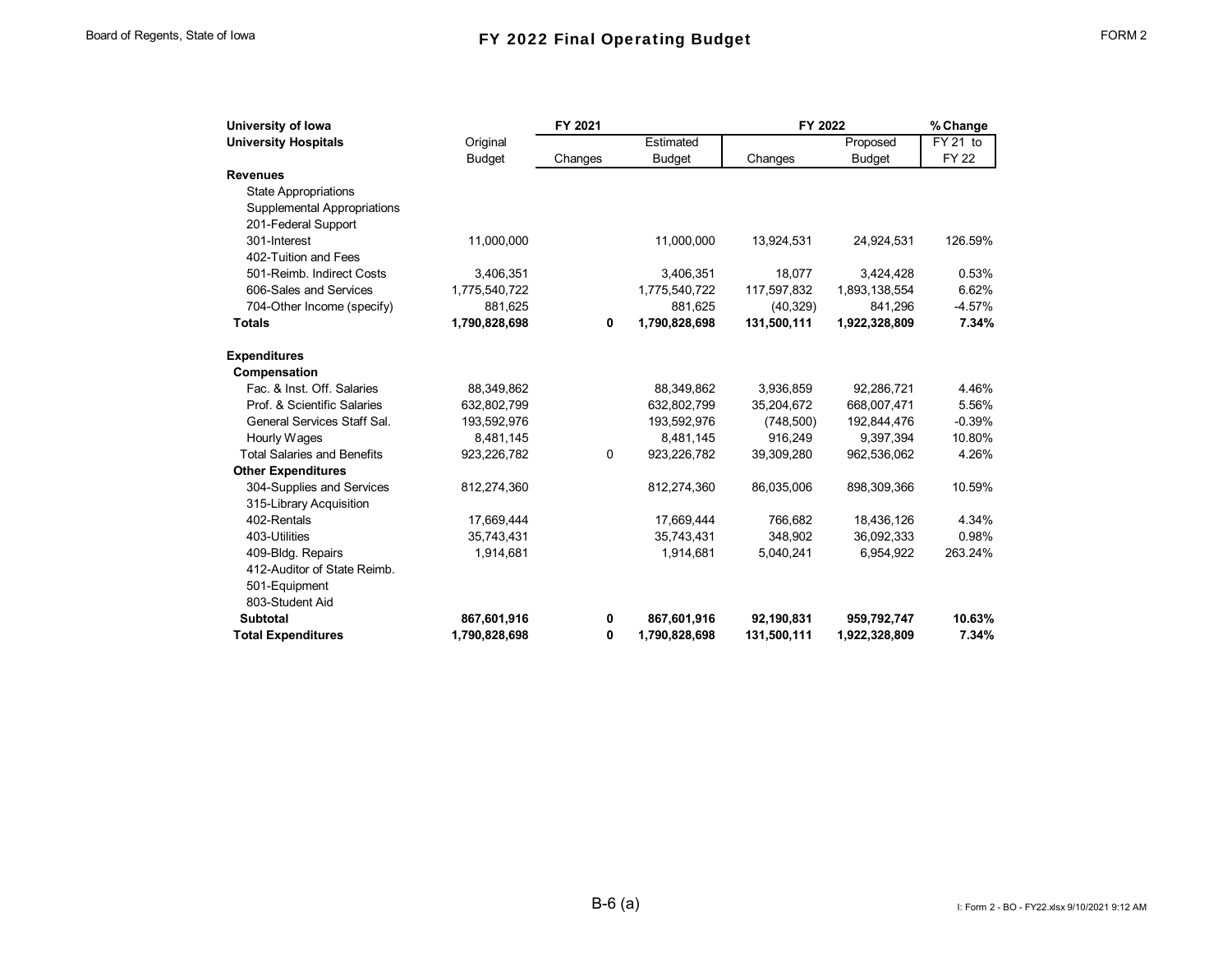| University of Iowa                 | FY 2021       |         |               | FY 2022     |               | % Change     |
|------------------------------------|---------------|---------|---------------|-------------|---------------|--------------|
| <b>Psychiatric Hospital</b>        | Original      |         | Estimated     |             | Proposed      | FY 21 to     |
|                                    | <b>Budget</b> | Changes | <b>Budget</b> | Changes     | <b>Budget</b> | <b>FY 22</b> |
| <b>Revenues</b>                    |               |         |               |             |               |              |
| <b>State Appropriations</b>        |               |         |               |             |               |              |
| Supplemental Appropriations        |               |         |               |             |               |              |
| 201-Federal Support                |               |         |               |             |               |              |
| 301-Interest                       | (49, 035)     |         | (49,035)      | 9,035       | (40,000)      | 18.43%       |
| 402-Tuition and Fees               |               |         |               |             |               |              |
| 501-Reimb. Indirect Costs          | 1,399,620     |         | 1,399,620     | (5,364)     | 1,394,256     | $-0.38%$     |
| 606-Sales and Services             | 30,257,427    |         | 30,257,427    | 263,377     | 30,520,804    | 0.87%        |
| 704-Other Income (specify)         | 255,408       |         | 255,408       | 0           | 255,408       | 0.00%        |
| <b>Totals</b>                      | 31,863,420    | 0       | 31,863,420    | 267,048     | 32,130,468    | 0.84%        |
| <b>Expenditures</b>                |               |         |               |             |               |              |
| Compensation                       |               |         |               |             |               |              |
| Fac. & Inst. Off. Salaries         | 110,635       |         | 110,635       | (70,078)    | 40,557        | $-63.34%$    |
| Prof. & Scientific Salaries        | 17,882,488    |         | 17,882,488    | (861, 742)  | 17,020,746    | $-4.82%$     |
| General Services Staff Sal.        | 7,912,380     |         | 7,912,380     | 4,207,297   | 12,119,677    | 53.17%       |
| Hourly Wages                       | 136,338       |         | 136,338       | (23, 675)   | 112,663       | $-17.36%$    |
| <b>Total Salaries and Benefits</b> | 26,041,841    | 0       | 26,041,841    | 3,251,802   | 29,293,643    | 12.49%       |
| <b>Other Expenditures</b>          |               |         |               |             |               |              |
| 304-Supplies and Services          | 4,216,461     |         | 4,216,461     | (3,007,143) | 1,209,318     | $-71.32%$    |
| 315-Library Acquisition            |               |         |               |             |               |              |
| 402-Rentals                        | 6.327         |         | 6.327         | 72          | 6.399         | 1.14%        |
| 403-Utilities                      | 1,592,059     |         | 1,592,059     | 22,182      | 1,614,241     | 1.39%        |
| 409-Bldg. Repairs                  | 6,732         |         | 6,732         | 135         | 6,867         | 2.01%        |
| 412-Auditor of State Reimb.        |               |         |               |             |               |              |
| 501-Equipment                      |               |         |               |             |               |              |
| 803-Student Aid                    |               |         |               |             |               |              |
| <b>Subtotal</b>                    | 5,821,579     | 0       | 5,821,579     | (2,984,754) | 2,836,825     | $-51.27%$    |
| <b>Total Expenditures</b>          | 31,863,420    | 0       | 31,863,420    | 267,048     | 32,130,468    | 0.84%        |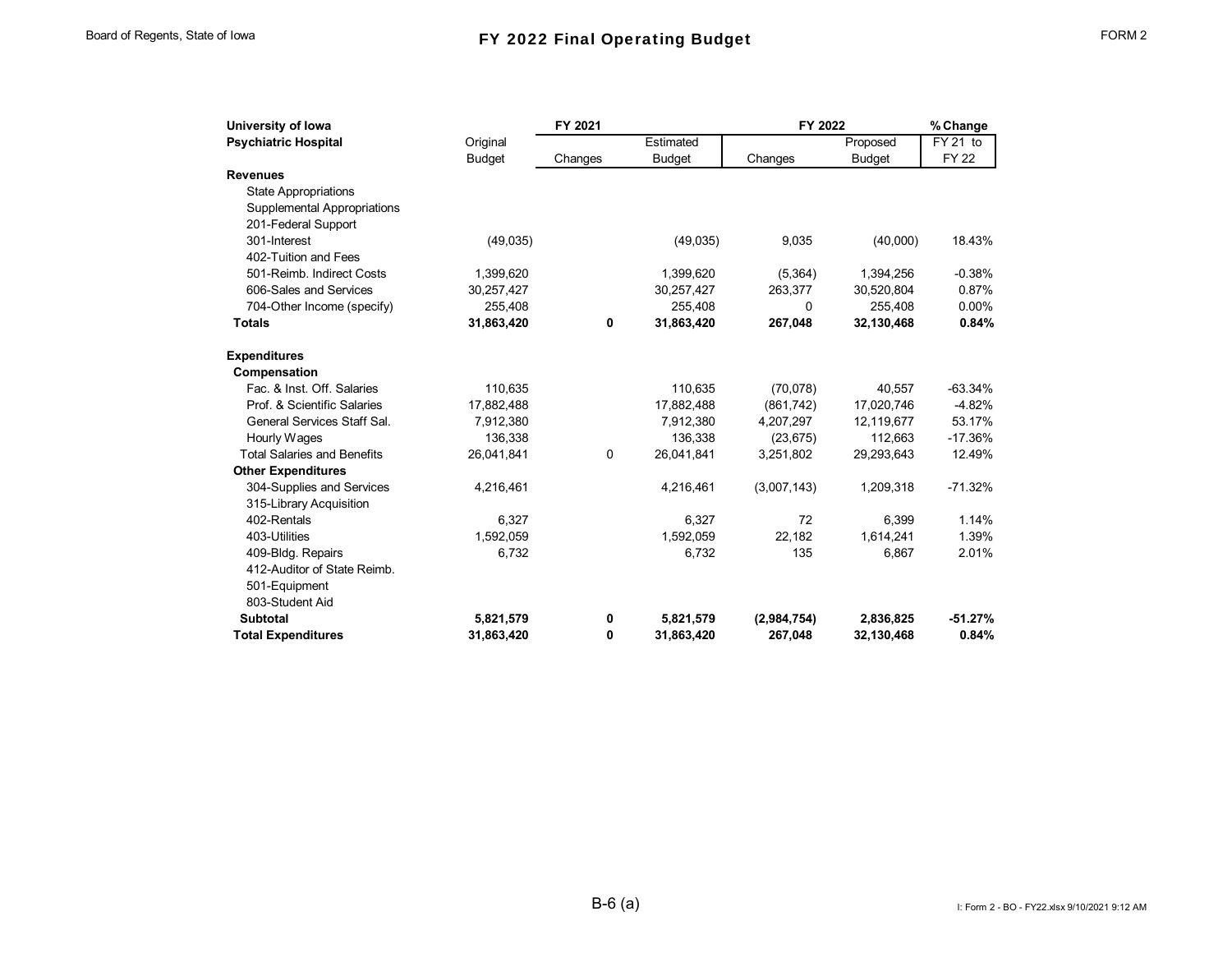| University of Iowa                 |               | FY 2021 |               | FY 2022    |               | % Change    |
|------------------------------------|---------------|---------|---------------|------------|---------------|-------------|
| <b>Center for Disabilities and</b> | Original      |         | Estimated     |            | Proposed      | $FY$ 21 to  |
| <b>Development</b>                 | <b>Budget</b> | Changes | <b>Budget</b> | Changes    | <b>Budget</b> | <b>FY22</b> |
| <b>Revenues</b>                    |               |         |               |            |               |             |
| <b>State Appropriations</b>        |               |         |               |            |               |             |
| <b>Supplemental Appropriations</b> |               |         |               |            |               |             |
| 201-Federal Support                |               |         |               |            |               |             |
| 301-Interest                       | 253,932       |         | 253,932       | 46,068     | 300,000       | 18.14%      |
| 402-Tuition and Fees               |               |         |               |            |               |             |
| 501-Reimb. Indirect Costs          | 175,945       |         | 175,945       | (1)        | 175,944       | 0.00%       |
| 606-Sales and Services             | 8,077,509     |         | 8,077,509     | (501, 250) | 7,576,259     | $-6.21%$    |
| 704-Other Income (specify)         |               |         |               |            |               |             |
| <b>Totals</b>                      | 8,507,386     | 0       | 8,507,386     | (455, 183) | 8,052,203     | $-5.35%$    |
| <b>Expenditures</b>                |               |         |               |            |               |             |
| Compensation                       |               |         |               |            |               |             |
| Fac. & Inst. Off. Salaries         | 399.786       |         | 399.786       | 97.838     | 497.624       | 24.47%      |
| Prof. & Scientific Salaries        | 4,838,728     |         | 4,838,728     | (489, 340) | 4,349,388     | $-10.11%$   |
| General Services Staff Sal.        | 985.057       |         | 985.057       | 91.932     | 1,076,989     | 9.33%       |
| Hourly Wages                       | 144,976       |         | 144,976       | (7, 429)   | 137,547       | $-5.12%$    |
| <b>Total Salaries and Benefits</b> | 6,368,547     | 0       | 6,368,547     | (306, 999) | 6,061,548     | $-4.82%$    |
| <b>Other Expenditures</b>          |               |         |               |            |               |             |
| 304-Supplies and Services          | 1,879,345     |         | 1,879,345     | (357,969)  | 1,521,376     | $-19.05%$   |
| 315-Library Acquisition            |               |         |               |            |               |             |
| 402-Rentals                        | 558           |         | 558           | $\Omega$   | 558           | $0.00\%$    |
| 403-Utilities                      | 229,644       |         | 229,644       | 5,207      | 234,851       | 2.27%       |
| 409-Bldg. Repairs                  | 29,292        |         | 29,292        | 204,578    | 233,870       | 698.41%     |
| 412-Auditor of State Reimb.        |               |         |               |            |               |             |
| 501-Equipment                      |               |         |               |            |               |             |
| 803-Student Aid                    |               |         |               |            |               |             |
| <b>Subtotal</b>                    | 2,138,839     | 0       | 2,138,839     | (148, 184) | 1,990,655     | $-6.93%$    |
| <b>Total Expenditures</b>          | 8,507,386     | 0       | 8,507,386     | (455, 183) | 8,052,203     | $-5.35%$    |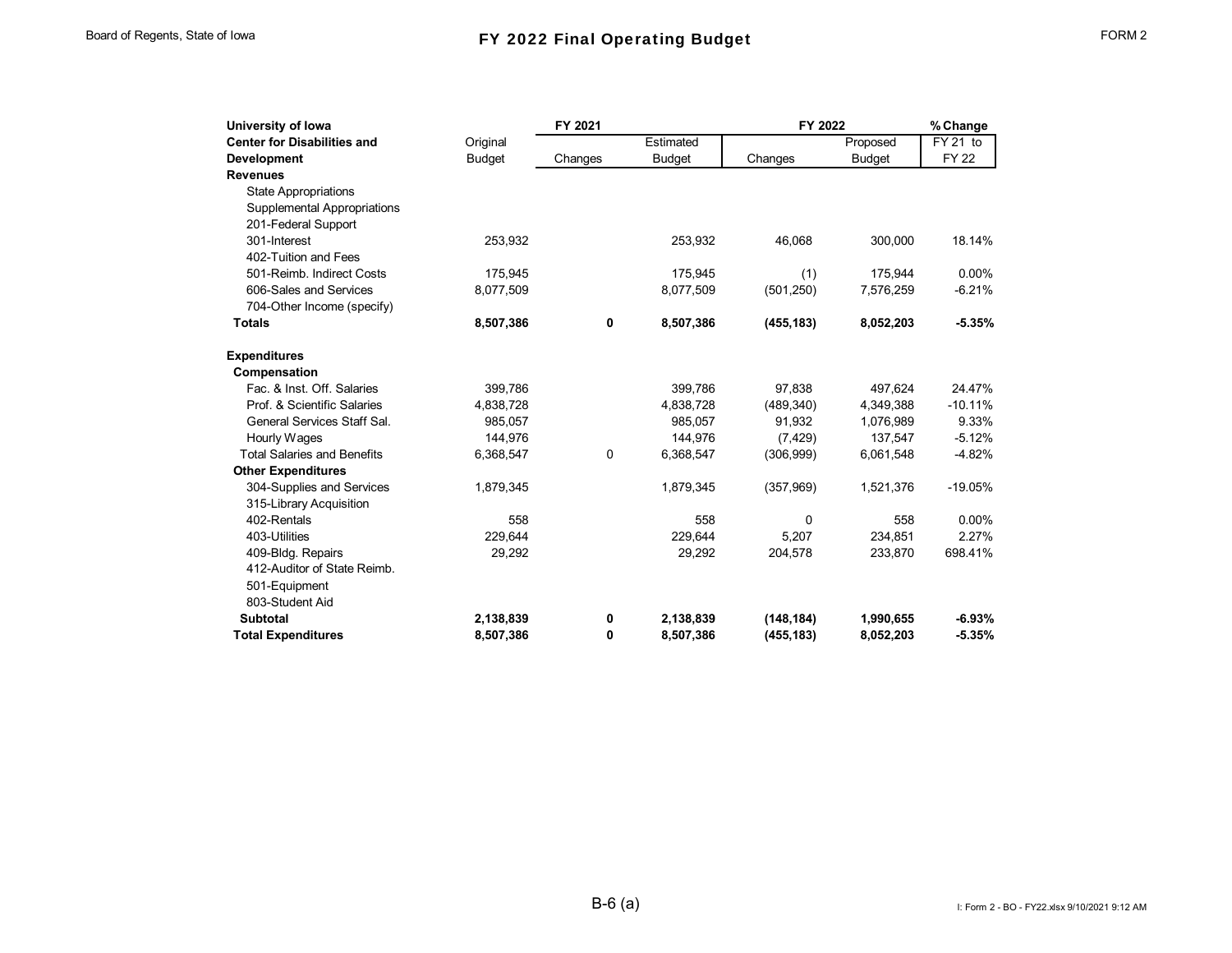| University of Iowa                 |               | FY 2021 |               | FY 2022 |               | % Change    |
|------------------------------------|---------------|---------|---------------|---------|---------------|-------------|
| <b>Oakdale Campus</b>              | Original      |         | Estimated     |         | Proposed      | FY 21 to    |
|                                    | <b>Budget</b> | Changes | <b>Budget</b> | Changes | <b>Budget</b> | <b>FY22</b> |
| <b>Revenues</b>                    |               |         |               |         |               |             |
| <b>State Appropriations</b>        | 2,103,819     |         | 2,103,819     | 0       | 2,103,819     | $0.00\%$    |
| 201-Federal Support                |               |         |               |         |               |             |
| 301-Interest                       |               |         |               |         |               |             |
| 402-Tuition and Fees               |               |         |               |         |               |             |
| 501-Reimb. Indirect Costs          | 286,181       |         | 286,181       | 0       | 286,181       | 0.00%       |
| 606-Sales and Services             |               |         |               |         |               |             |
| 704-Other Income (specify)         |               |         |               |         |               |             |
| <b>Totals</b>                      | 2,390,000     | 0       | 2,390,000     | 0       | 2,390,000     | $0.00\%$    |
| <b>Expenditures</b>                |               |         |               |         |               |             |
| Compensation                       |               |         |               |         |               |             |
| Fac. & Inst. Off. Salaries         |               |         |               |         |               |             |
| Prof. & Scientific Salaries        | 165,772       |         | 165,772       | 0       | 165,772       | $0.00\%$    |
| General Services Staff Sal.        | 1,081,228     |         | 1,081,228     | 0       | 1,081,228     | $0.00\%$    |
| Hourly Wages                       |               |         |               |         |               |             |
| <b>Total Salaries and Benefits</b> | 1,247,000     |         | 1,247,000     | 0       | 1,247,000     | $0.00\%$    |
| <b>Other Expenditures</b>          |               |         |               |         |               |             |
| 304-Supplies and Services          | 199,000       |         | 199,000       | 0       | 199,000       | 0.00%       |
| 315-Library Acquisition            |               |         |               |         |               |             |
| 402-Rentals                        |               |         |               |         |               |             |
| 403-Utilities                      | 751,000       |         | 751,000       | 0       | 751,000       | $0.00\%$    |
| 409-Bldg. Repairs                  | 193,000       |         | 193,000       | 0       | 193,000       |             |
| 412-Auditor of State Reimb.        |               |         |               |         |               |             |
| 501-Equipment                      |               |         |               |         |               |             |
| 803-Student Aid                    |               |         |               |         |               |             |
| <b>Subtotal</b>                    | 1,143,000     | 0       | 1,143,000     | 0       | 1,143,000     | $0.00\%$    |
| <b>Total Expenditures</b>          | 2,390,000     | 0       | 2,390,000     | 0       | 2,390,000     | $0.00\%$    |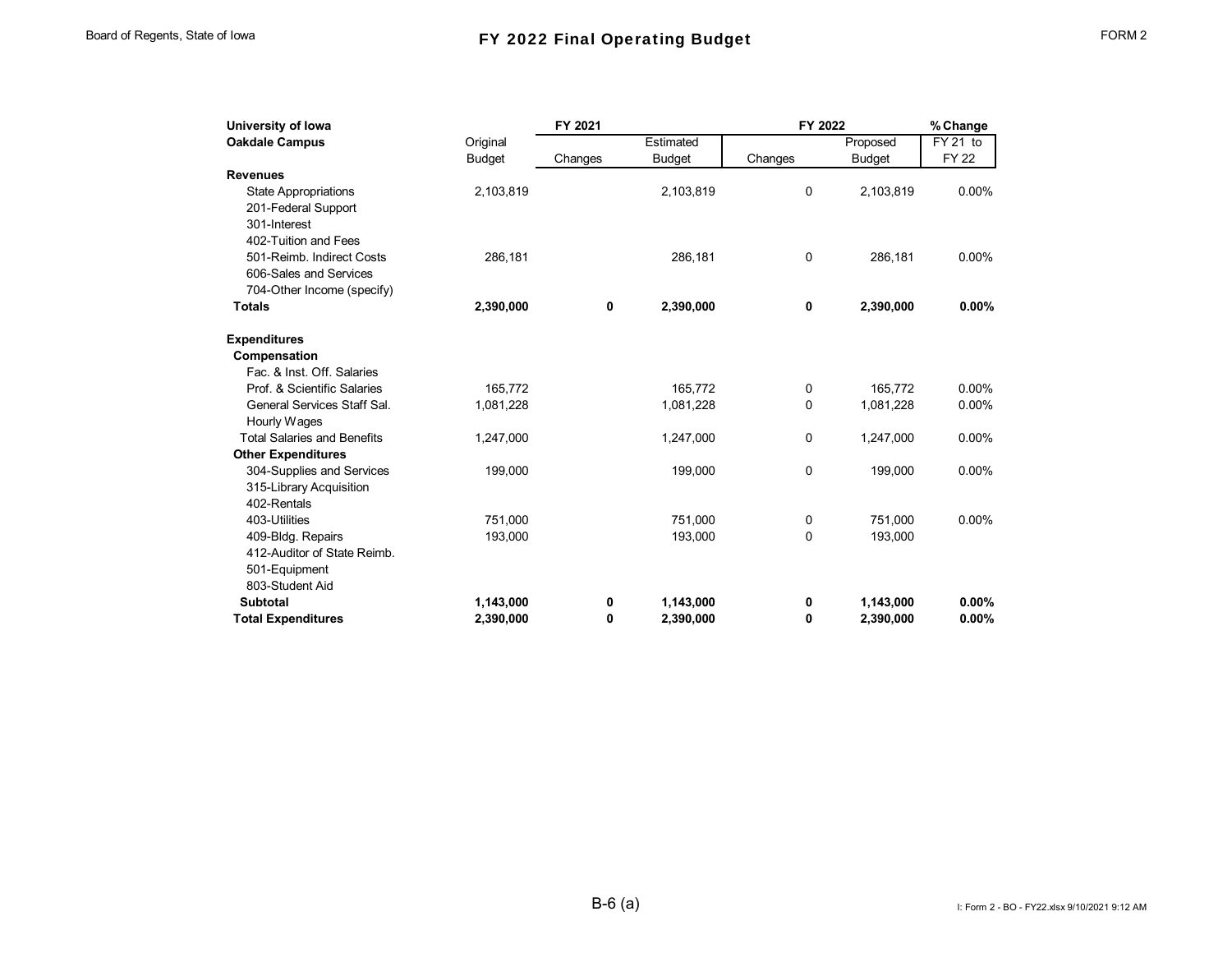| University of Iowa                 | FY 2021       |         |               | FY 2022    |               | % Change              |
|------------------------------------|---------------|---------|---------------|------------|---------------|-----------------------|
| <b>Hygienic Laboratory</b>         | Original      |         | Estimated     |            | Proposed      | $\overline{FY}$ 21 to |
|                                    | <b>Budget</b> | Changes | <b>Budget</b> | Changes    | <b>Budget</b> | <b>FY 22</b>          |
| <b>Revenues</b>                    |               |         |               |            |               |                       |
| <b>State Appropriations</b>        | 4,822,610     |         | 4,822,610     | 0          | 4,822,610     | 0.00%                 |
| 201-Federal Support                |               |         |               |            |               |                       |
| 301-Interest                       | 5,000         |         | 5,000         | (3,000)    | 2,000         | $-60.00\%$            |
| 402-Tuition and Fees               |               |         |               |            |               |                       |
| 501-Reimb. Indirect Costs          | 57.854        |         | 57,854        | 14.246     | 72,100        | 24.62%                |
| 606-Sales and Services             | 1,799,365     |         | 1,799,365     | (114, 377) | 1,684,988     | $-6.36%$              |
| 704-Other Income (specify)         |               |         |               |            |               |                       |
| <b>Totals</b>                      | 6,684,829     | 0       | 6,684,829     | (103, 131) | 6,581,698     | $-1.54%$              |
| <b>Expenditures</b>                |               |         |               |            |               |                       |
| Compensation                       |               |         |               |            |               |                       |
| Fac. & Inst. Off. Salaries         | 196,144       |         | 196,144       | (19,078)   | 177,066       | $-9.73%$              |
| Prof. & Scientific Salaries        | 3,388,619     |         | 3,388,619     | (977)      | 3,387,642     | $-0.03%$              |
| General Services Staff Sal.        | 1,597,946     |         | 1,597,946     | (195, 595) | 1,402,351     | $-12.24%$             |
| Hourly Wages                       | 78,346        |         | 78,346        | (4,336)    | 74,010        |                       |
| <b>Total Salaries and Benefits</b> | 5,261,055     | 0       | 5,261,055     | (219,986)  | 5,041,069     | $-4.18%$              |
| <b>Other Expenditures</b>          |               |         |               |            |               |                       |
| 304-Supplies and Services          | 1,368,797     |         | 1,368,797     | 39,513     | 1,408,310     | 2.89%                 |
| 315-Library Acquisition            |               |         |               |            |               |                       |
| 402-Rentals                        | 53,150        |         | 53,150        | 77,342     | 130,492       | 145.52%               |
| 403-Utilities                      | 1,827         |         | 1,827         | 0          | 1,827         | 0.00%                 |
| 409-Bldg. Repairs                  |               |         |               |            |               |                       |
| 412-Auditor of State Reimb.        |               |         |               |            |               |                       |
| 501-Equipment                      | 0             |         | 0             | 0          | 0             | #DIV/0!               |
| 803-Student Aid                    |               |         |               |            |               |                       |
| <b>Subtotal</b>                    | 1,423,774     | 0       | 1,423,774     | 116,855    | 1,540,629     | 8.21%                 |
| <b>Total Expenditures</b>          | 6,684,829     | 0       | 6.684.829     | (103, 131) | 6,581,698     | $-1.54%$              |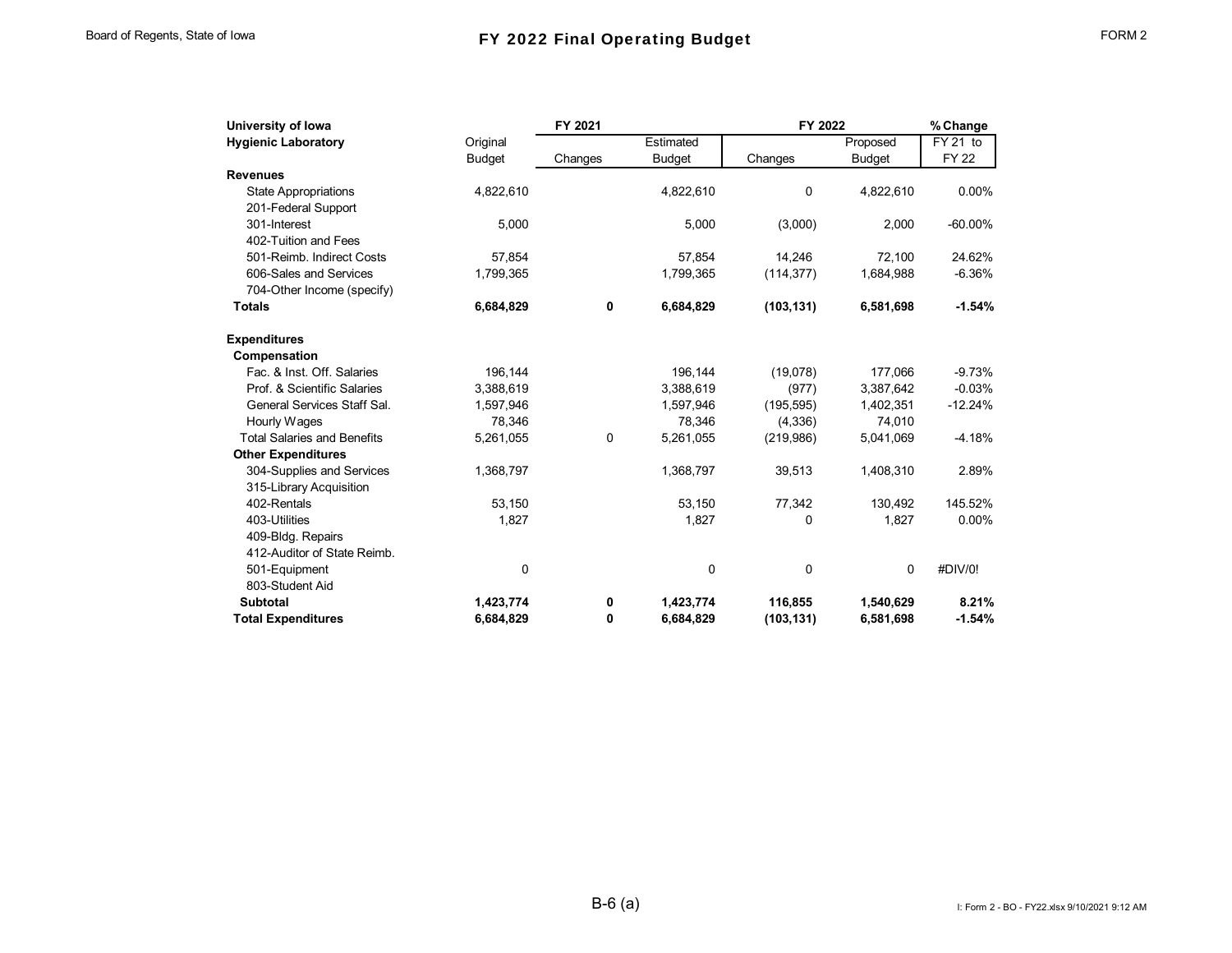| FORM |  |
|------|--|
|------|--|

| University of Iowa                 |               | FY 2021 |               | FY 2022     |               | % Change     |
|------------------------------------|---------------|---------|---------------|-------------|---------------|--------------|
| <b>Family Practice Program</b>     | Original      |         | Estimated     |             | Proposed      | FY 21 to     |
|                                    | <b>Budget</b> | Changes | <b>Budget</b> | Changes     | <b>Budget</b> | <b>FY 22</b> |
| <b>Revenues</b>                    |               |         |               |             |               |              |
| <b>State Appropriations</b>        | 1,720,598     |         | 1,720,598     | 0           | 1,720,598     | 0.00%        |
| 201-Federal Support                |               |         |               |             |               |              |
| 301-Interest                       | 5,500         |         | 5,500         | $\mathbf 0$ | 5,500         | 0.00%        |
| 402-Tuition and Fees               |               |         |               |             |               |              |
| 501-Reimb. Indirect Costs          |               |         |               |             |               |              |
| 606-Sales and Services             |               |         |               |             |               |              |
| 704-Other Income (specify)         |               |         |               |             |               |              |
| <b>Totals</b>                      | 1,726,098     | 0       | 1,726,098     | 0           | 1,726,098     | $0.00\%$     |
| <b>Expenditures</b>                |               |         |               |             |               |              |
| Compensation                       |               |         |               |             |               |              |
| Fac. & Inst. Off. Salaries         |               |         |               |             |               |              |
| Prof. & Scientific Salaries        | 296,066       |         | 296,066       | 8,062       | 304,128       | 2.72%        |
| General Services Staff Sal.        |               |         |               |             |               |              |
| Hourly Wages                       |               |         |               |             |               |              |
| <b>Total Salaries and Benefits</b> | 296,066       |         | 296,066       | 8,062       | 304,128       | 2.72%        |
| <b>Other Expenditures</b>          |               |         |               |             |               |              |
| 304-Supplies and Services          | 1,430,032     |         | 1,430,032     | (8,062)     | 1,421,970     | $-0.56%$     |
| 315-Library Acquisition            |               |         |               |             |               |              |
| 402-Rentals                        |               |         |               |             |               |              |
| 403-Utilities                      |               |         |               |             |               |              |
| 409-Bldg. Repairs                  |               |         |               |             |               |              |
| 412-Auditor of State Reimb.        |               |         |               |             |               |              |
| 501-Equipment                      |               |         |               |             |               |              |
| 803-Student Aid                    |               |         |               |             |               |              |
| <b>Subtotal</b>                    | 1,430,032     | 0       | 1,430,032     | (8,062)     | 1,421,970     | $-0.56%$     |
| <b>Total Expenditures</b>          | 1.726.098     | 0       | 1.726.098     | 0           | 1,726,098     | 0.00%        |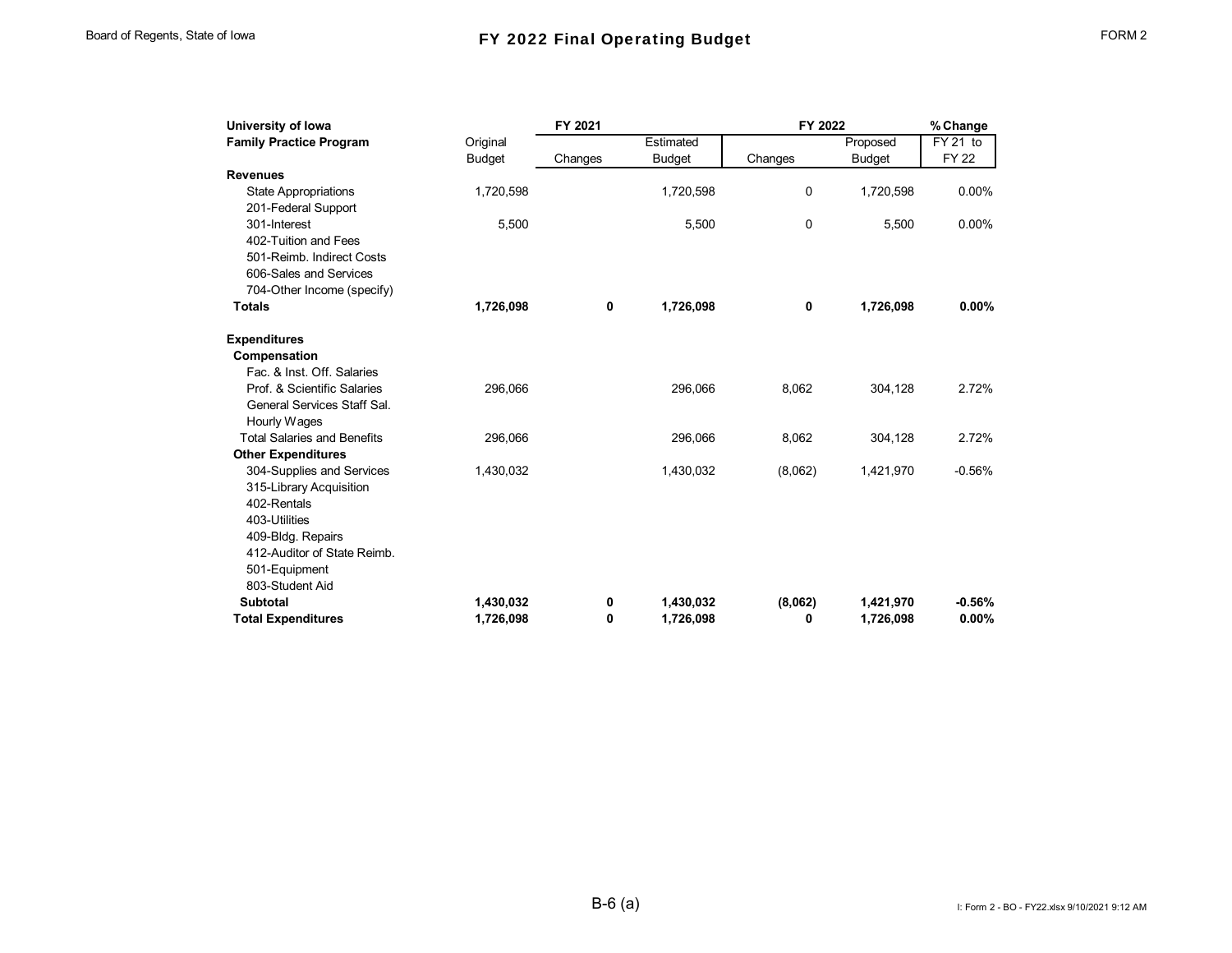| University of Iowa                                                                                |               | FY 2021     |               | FY 2022 |               | % Change    |
|---------------------------------------------------------------------------------------------------|---------------|-------------|---------------|---------|---------------|-------------|
| <b>SCHS</b>                                                                                       | Original      |             | Estimated     |         | Proposed      | FY 21 to    |
|                                                                                                   | <b>Budget</b> | Changes     | <b>Budget</b> | Changes | <b>Budget</b> | <b>FY22</b> |
| <b>Revenues</b>                                                                                   |               |             |               |         |               |             |
| <b>State Appropriations</b><br>Supplemental Appropriations<br>201-Federal Support<br>301-Interest | 634,502       |             | 634,502       | 0       | 634,502       | $0.00\%$    |
| 402-Tuition and Fees<br>501-Reimb. Indirect Costs                                                 |               |             |               |         |               |             |
| 606-Sales and Services<br>704-Other Income (specify)                                              | 101,792       |             | 101,792       | 2,392   | 104,184       | 2.35%       |
| <b>Totals</b>                                                                                     | 736,294       | $\mathbf 0$ | 736,294       | 2,392   | 738,686       | 0.32%       |
| <b>Expenditures</b>                                                                               |               |             |               |         |               |             |
| Compensation                                                                                      |               |             |               |         |               |             |
| Fac. & Inst. Off. Salaries                                                                        | 155,817       |             | 155,817       | 2,532   | 158,349       | 1.62%       |
| Prof. & Scientific Salaries                                                                       | 578,477       |             | 578,477       | (2,999) | 575,478       | $-0.52%$    |
| General Services Staff Sal.<br>Hourly Wages                                                       |               |             |               |         |               |             |
| <b>Total Salaries and Benefits</b>                                                                | 734,294       | $\mathbf 0$ | 734,294       | (467)   | 733,827       | $-0.06%$    |
| <b>Other Expenditures</b>                                                                         |               |             |               |         |               |             |
| 304-Supplies and Services<br>315-Library Acquisition                                              | 2,000         |             | 2,000         | 2,859   | 4,859         | 142.95%     |
| 402-Rentals                                                                                       |               |             |               |         |               |             |
| 403-Utilities                                                                                     |               |             |               |         |               |             |
| 409-Bldg. Repairs                                                                                 |               |             |               |         |               |             |
| 412-Auditor of State Reimb.                                                                       |               |             |               |         |               |             |
| 501-Equipment                                                                                     |               |             |               |         |               |             |
| 803-Student Aid                                                                                   |               |             |               |         |               |             |
| <b>Subtotal</b>                                                                                   | 2,000         | 0           | 2,000         | 2,859   | 4,859         | 142.95%     |
| <b>Total Expenditures</b>                                                                         | 736.294       | 0           | 736.294       | 2,392   | 738,686       | 0.32%       |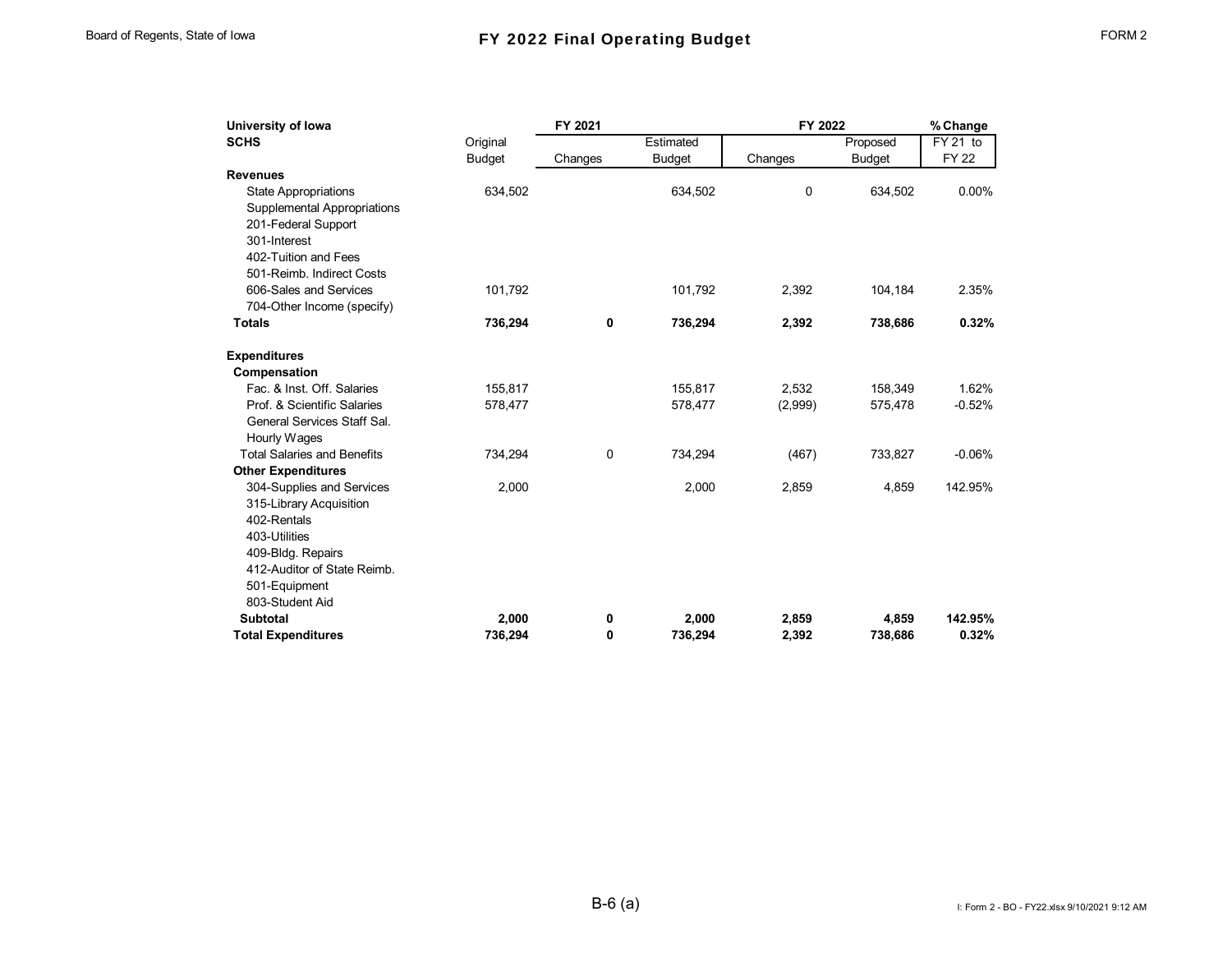## Board of Regents, State of Iowa **FY 2022 Final Operating Budget** FORM 2

| University of Iowa                    |               | FY 2021 |               | FY 2022     |               | % Change     |
|---------------------------------------|---------------|---------|---------------|-------------|---------------|--------------|
| <b>All General Appropriated Units</b> | Original      |         | Estimated     |             | Proposed      | FY 21 to     |
|                                       | <b>Budget</b> | Changes | <b>Budget</b> | Changes     | <b>Budget</b> | <b>FY 22</b> |
| <b>Revenues</b>                       |               |         |               |             |               |              |
| <b>State Appropriations</b>           | 224,887,009   | 0       | 224,887,009   | 0           | 224,887,009   | 0.00%        |
| Appropriations - Nonrecurring         | 0             | 0       | 0             | 0           | 0             |              |
| Supplemental Appropriations           | 0             | 0       | 0             | 0           | 0             |              |
| 201-Federal Support                   | U             | 0       | 0             | 0           | 0             |              |
| 301-Interest                          | 12,659,917    | 0       | 12,659,917    | 14,006,634  | 26,666,551    | 110.64%      |
| 402-Tuition and Fees                  | 462,908,000   | 0       | 462,908,000   | 1,719,000   | 464,627,000   | 0.37%        |
| 501-Reimb. Indirect Costs             | 53,202,951    | 0       | 53,202,951    | 8,289,958   | 61,492,909    | 15.58%       |
| 606-Sales and Services                | 1,815,776,815 | 0       | 1,815,776,815 | 117,247,974 | 1,933,024,789 | 6.46%        |
| 704-Other Income (specify)            | 1,162,033     | 0       | 1,162,033     | (40, 329)   | 1,121,704     | $-3.47%$     |
| <b>Totals</b>                         | 2,570,596,725 | 0       | 2,570,596,725 | 141,223,237 | 2,711,819,962 | 5.49%        |
| <b>Expenditures</b>                   |               |         |               |             |               |              |
| Compensation                          |               |         |               |             |               |              |
| Fac. & Inst. Off. Salaries            | 356,327,244   | 0       | 356,327,244   | 13,528,073  | 369,855,317   | 3.80%        |
| Prof. & Scientific Salaries           | 821,153,949   | 0       | 821,153,949   | 40,043,676  | 861, 197, 625 | 4.88%        |
| General Services Staff Sal.           | 250,346,587   | 0       | 250,346,587   | (401, 866)  | 249,944,721   | $-0.16%$     |
| Hourly Wages                          | 14,540,805    | 0       | 14,540,805    | 880,809     | 15,421,614    | 6.06%        |
| <b>Total Salaries and Benefits</b>    | 1,442,368,585 | 0       | 1,442,368,585 | 54,050,692  | 1,496,419,277 | 3.75%        |
| <b>Other Expenditures</b>             |               |         |               |             |               |              |
| 304-Supplies and Services             | 871,241,995   | 0       | 871,241,995   | 81,610,204  | 952,852,199   | 9.37%        |
| 315-Library Acquisition               | 18,188,000    | 0       | 18,188,000    | 146,000     | 18,334,000    | 0.80%        |
| 402-Rentals                           | 23,698,479    | 0       | 23,698,479    | 821,096     | 24,519,575    | 3.46%        |
| 403-Utilities                         | 81,417,961    | 0       | 81,417,961    | 1,536,291   | 82,954,252    | 1.89%        |
| 409-Bldg. Repairs                     | 24,773,705    | 0       | 24,773,705    | 4,993,954   | 29,767,659    | 20.16%       |
| 412-Auditor of State Reimb.           | 765,000       | 0       | 765,000       | 0           | 765,000       | 0.00%        |
| 501-Equipment                         | 3,369,000     | 0       | 3,369,000     | (60,000)    | 3,309,000     | $-1.78%$     |
| 803-Student Aid                       | 104,774,000   | 0       | 104,774,000   | (1,875,000) | 102,899,000   | $-1.79%$     |
| <b>Subtotal</b>                       | 1,128,228,140 | 0       | 1,128,228,140 | 87,172,545  | 1,215,400,685 | 7.73%        |
| <b>Total Expenditures</b>             | 2,570,596,725 | 0       | 2,570,596,725 | 141,223,237 | 2,711,819,962 | 5.49%        |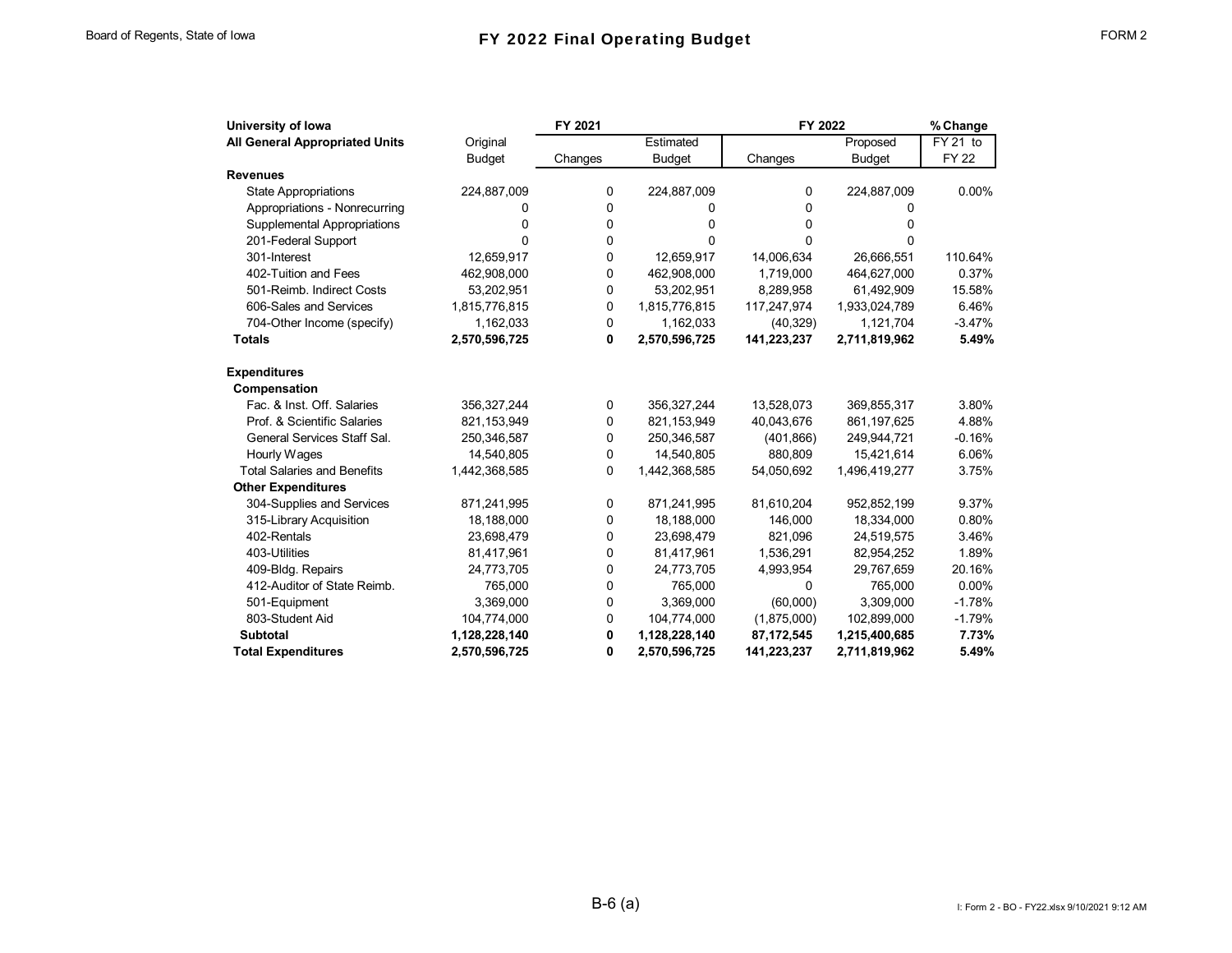| University of Iowa                 |               | FY 2021  |               | FY 2022     |               | % Change    |  |
|------------------------------------|---------------|----------|---------------|-------------|---------------|-------------|--|
| <b>All Appropriated Units</b>      | Original      |          | Estimated     |             | Proposed      | FY 21 to    |  |
|                                    | <b>Budget</b> | Changes  | <b>Budget</b> | Changes     | <b>Budget</b> | <b>FY22</b> |  |
| <b>Revenues</b>                    |               |          |               |             |               |             |  |
| <b>State Appropriations</b>        | 230,824,527   | 0        | 230,824,527   | 603,399     | 231,427,926   | 0.26%       |  |
| Appropriations - Nonrecurring      | 0             | 0        | 0             | 0           | O             |             |  |
| Supplemental Appropriations        | 0             | 0        | 0             | 0           | o             |             |  |
| 201-Federal Support                | U             | 0        | 0             | 0           | ŋ             |             |  |
| 301-Interest                       | 12,659,917    | 0        | 12,659,917    | 14,006,634  | 26,666,551    | 110.64%     |  |
| 402-Tuition and Fees               | 462,908,000   | 0        | 462,908,000   | 1,719,000   | 464,627,000   | 0.37%       |  |
| 501-Reimb. Indirect Costs          | 53,202,951    | 0        | 53,202,951    | 8,289,958   | 61,492,909    | 15.58%      |  |
| 606-Sales and Services             | 1,815,776,815 | 0        | 1,815,776,815 | 117,247,974 | 1,933,024,789 | 6.46%       |  |
| 704-Other Income (specify)         | 1,162,033     | 0        | 1,162,033     | (40, 329)   | 1,121,704     | $-3.47%$    |  |
| <b>Totals</b>                      | 2,576,534,243 | 0        | 2,576,534,243 | 141,826,636 | 2,718,360,879 | 5.50%       |  |
| <b>Expenditures</b>                |               |          |               |             |               |             |  |
| Compensation                       |               |          |               |             |               |             |  |
| Fac. & Inst. Off. Salaries         | 357,518,513   | 0        | 357,518,513   | 13,589,126  | 371,107,639   | 3.80%       |  |
| Prof. & Scientific Salaries        | 823,214,916   | 0        | 823,214,916   | 40,275,555  | 863,490,471   | 4.89%       |  |
| General Services Staff Sal.        | 250,468,845   | 0        | 250,468,845   | (409, 448)  | 250,059,397   | $-0.16%$    |  |
| Hourly Wages                       | 14,589,514    | 0        | 14,589,514    | 868,434     | 15,457,948    | 5.95%       |  |
| <b>Total Salaries and Benefits</b> | 1,445,791,788 | $\Omega$ | 1,445,791,788 | 54,323,667  | 1,500,115,455 | 3.76%       |  |
| <b>Other Expenditures</b>          |               |          |               |             |               |             |  |
| 304-Supplies and Services          | 873,544,035   | 0        | 873,544,035   | 81,776,963  | 955,320,998   | 9.36%       |  |
| 315-Library Acquisition            | 18,188,000    | 0        | 18,188,000    | 146,000     | 18,334,000    | 0.80%       |  |
| 402-Rentals                        | 23,771,479    | 0        | 23,771,479    | 833,496     | 24,604,975    | 3.51%       |  |
| 403-Utilities                      | 81,417,961    | 0        | 81,417,961    | 1,536,291   | 82,954,252    | 1.89%       |  |
| 409-Bldg. Repairs                  | 24,773,705    | 0        | 24,773,705    | 4,993,954   | 29,767,659    | 20.16%      |  |
| 412-Auditor of State Reimb.        | 765,000       | 0        | 765,000       | 0           | 765,000       | $0.00\%$    |  |
| 501-Equipment                      | 3,372,000     | 0        | 3,372,000     | (51,000)    | 3,321,000     | $-1.51%$    |  |
| 803-Student Aid                    | 104,910,275   | 0        | 104,910,275   | (1,732,735) | 103,177,540   | $-1.65%$    |  |
| <b>Subtotal</b>                    | 1,130,742,455 | 0        | 1,130,742,455 | 87,502,969  | 1,218,245,424 | 7.74%       |  |
| <b>Total Expenditures</b>          | 2,576,534,243 | 0        | 2,576,534,243 | 141,826,636 | 2,718,360,879 | 5.50%       |  |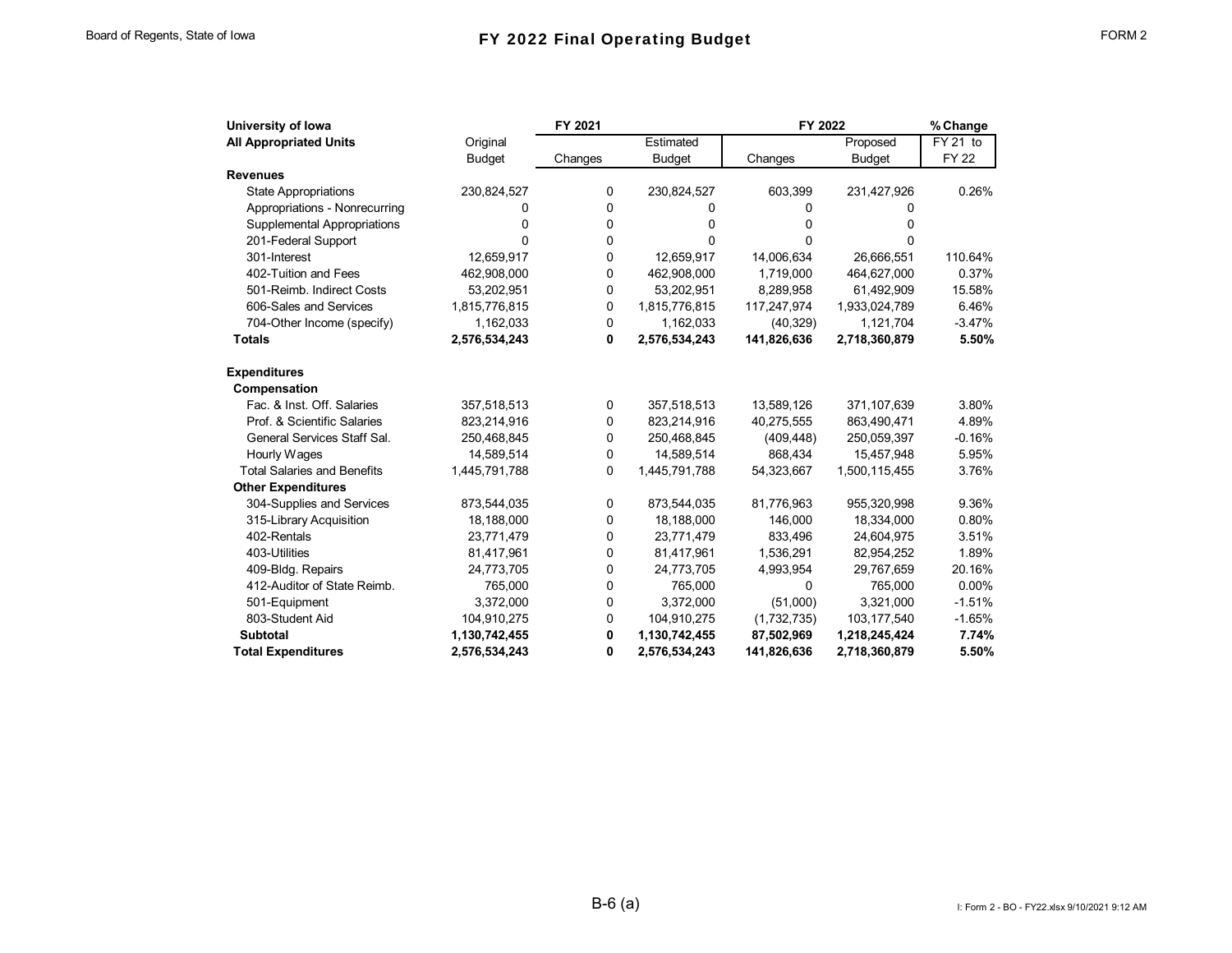| University of Iowa                    |               | FY 2021 |               | FY 2022   |               | % Change    |
|---------------------------------------|---------------|---------|---------------|-----------|---------------|-------------|
| <b>Special Purpose Appropriations</b> | Original      |         | Estimated     |           | Proposed      | FY 21 to    |
|                                       | <b>Budget</b> | Changes | <b>Budget</b> | Changes   | <b>Budget</b> | <b>FY22</b> |
| <b>Revenues</b>                       |               |         |               |           |               |             |
| <b>State Appropriations</b>           | 5,937,518     | 0       | 5,937,518     | 603,399   | 6,540,917     | 10.16%      |
| 201-Federal Support                   | 0             |         |               | 0         | 0             |             |
| 301-Interest                          | 0             |         |               | 0         | 0             |             |
| 402-Tuition and Fees                  | 0             |         |               | 0         | 0             |             |
| 501-Reimb. Indirect Costs             | 0             |         |               | 0         | 0             |             |
| 606-Sales and Services                | U             |         |               | 0         | 0             |             |
| 704-Other Income (specify)            | 0             |         |               | $\Omega$  | 0             |             |
| <b>Totals</b>                         | 5,937,518     | 0       | 5,937,518     | 603,399   | 6,540,917     | 10.16%      |
| <b>Expenditures</b>                   |               |         |               |           |               |             |
| Compensation                          |               |         |               |           |               |             |
| Fac. & Inst. Off. Salaries            | 1,191,269     |         | 1,191,269     | 61,053    | 1,252,322     | 5.13%       |
| Prof. & Scientific Salaries           | 2,060,967     |         | 2,060,967     | 231,879   | 2,292,846     | 11.25%      |
| General Services Staff Sal.           | 122,258       |         | 122,258       | (7, 582)  | 114.676       | $-6.20%$    |
| Hourly Wages                          | 48.709        |         | 48.709        | (12, 375) | 36.334        | $-25.41%$   |
| <b>Total Salaries and Benefits</b>    | 3,423,203     | 0       | 3,423,203     | 272,975   | 3,696,178     | 7.97%       |
| <b>Other Expenditures</b>             |               |         |               |           |               |             |
| 304-Supplies and Services             | 2,302,040     |         | 2,302,040     | 166,759   | 2,468,799     | 7.24%       |
| 315-Library Acquisition               |               |         |               | 0         | 0             |             |
| 402-Rentals                           | 73,000        |         | 73,000        | 12,400    | 85,400        | 16.99%      |
| 403-Utilities                         |               |         |               | 0         | 0             |             |
| 409-Bldg. Repairs                     |               |         |               | $\Omega$  | 0             |             |
| 412-Auditor of State Reimb.           |               |         |               | $\Omega$  | $\Omega$      |             |
| 501-Equipment                         | 3,000         |         | 3,000         | 9,000     | 12,000        | 300.00%     |
| 803-Student Aid                       | 136,275       |         | 136,275       | 142,265   | 278,540       | 104.40%     |
| <b>Subtotal</b>                       | 2,514,315     | 0       | 2,514,315     | 330,424   | 2,844,739     | 13.14%      |
| <b>Total Expenditures</b>             | 5,937,518     | 0       | 5,937,518     | 603,399   | 6,540,917     | 10.16%      |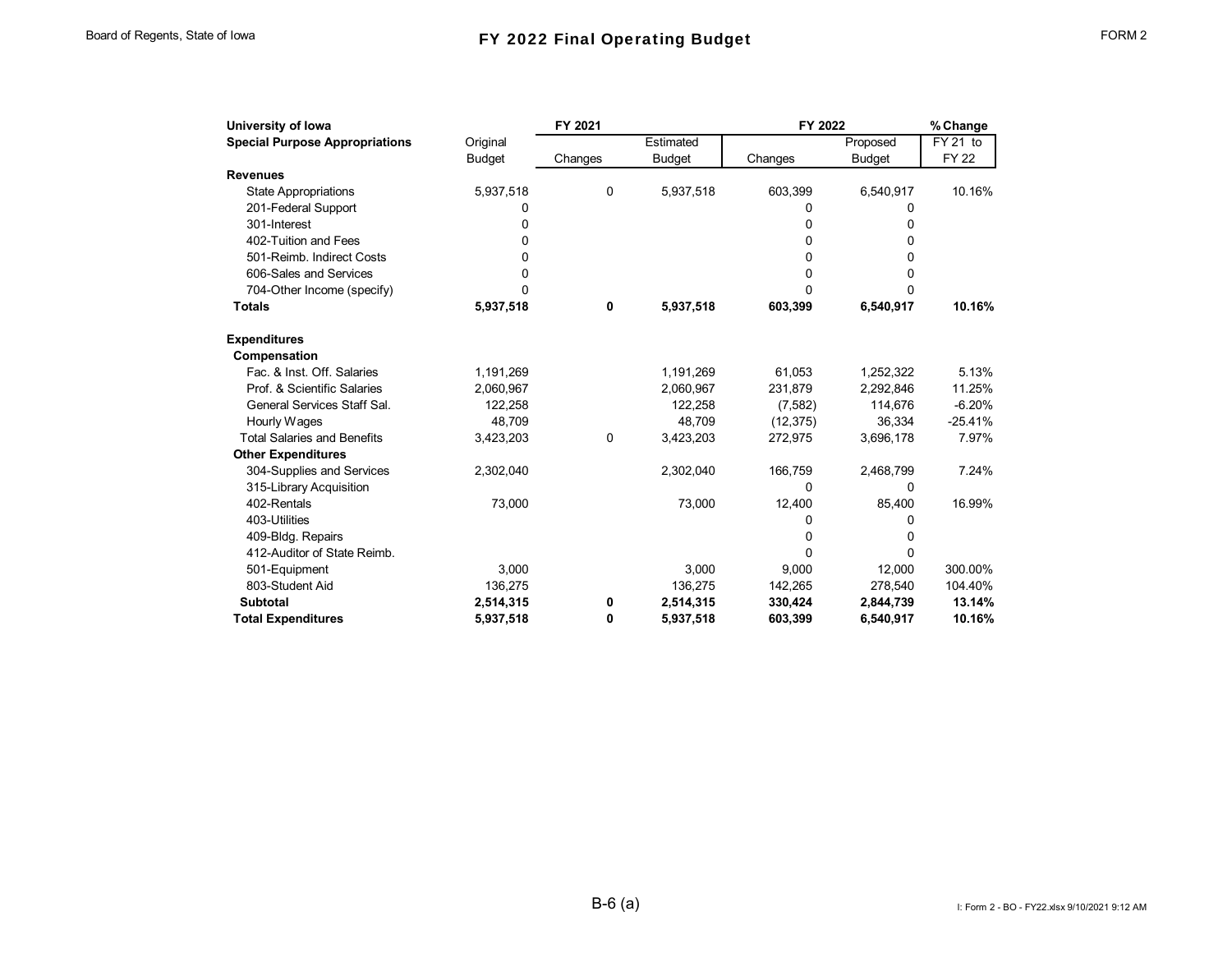| Entrepreneurship and               |               | FY 2021     |               | FY 2022    |               | % Change    |
|------------------------------------|---------------|-------------|---------------|------------|---------------|-------------|
| <b>Economic Growth</b>             | Original      |             | Estimated     |            | Proposed      | FY 21 to    |
|                                    | <b>Budget</b> | Changes     | <b>Budget</b> | Changes    | <b>Budget</b> | <b>FY22</b> |
| <b>Revenues</b>                    |               |             |               |            |               |             |
| <b>State Appropriations</b>        | 2,000,000     |             | 2,000,000     | 0          | 2,000,000     | 0.00%       |
| 201-Federal Support                |               |             |               |            |               |             |
| 301-Interest                       |               |             |               |            |               |             |
| 402-Tuition and Fees               |               |             |               |            |               |             |
| 501-Reimb. Indirect Costs          |               |             |               |            |               |             |
| 606-Sales and Services             |               |             |               |            |               |             |
| 704-Other Income (specify)         |               |             |               |            |               |             |
| <b>Totals</b>                      | 2,000,000     | 0           | 2,000,000     | 0          | 2,000,000     | 0.00%       |
| <b>Expenditures</b>                |               |             |               |            |               |             |
| Compensation                       |               |             |               |            |               |             |
| Fac. & Inst. Off. Salaries         | 450.521       |             | 450.521       | 112.760    | 563,281       | 25.03%      |
| Prof. & Scientific Salaries        | 314,319       |             | 314.319       | (59, 389)  | 254.930       | $-18.89%$   |
| General Services Staff Sal.        |               |             |               |            |               |             |
| Hourly Wages                       |               |             |               |            |               |             |
| <b>Total Salaries and Benefits</b> | 764,840       | $\mathbf 0$ | 764,840       | 53,371     | 818,211       | 6.98%       |
| <b>Other Expenditures</b>          |               |             |               |            |               |             |
| 304-Supplies and Services          | 1,235,160     |             | 1,235,160     | (126, 801) | 1,108,359     | $-10.27%$   |
| 315-Library Acquisition            |               |             |               |            |               |             |
| 402-Rentals                        |               |             |               |            |               |             |
| 403-Utilities                      |               |             |               |            |               |             |
| 409-Bldg. Repairs                  |               |             |               |            |               |             |
| 412-Auditor of State Reimb.        |               |             |               |            |               |             |
| 501-Equipment                      |               |             |               |            |               |             |
| 803-Student Aid                    |               |             | 0             | 73,430     | 73,430        |             |
| <b>Subtotal</b>                    | 1,235,160     | 0           | 1,235,160     | (53, 371)  | 1,181,789     | $-4.32%$    |
| <b>Total Expenditures</b>          | 2.000.000     | 0           | 2,000,000     | 0          | 2.000.000     | 0.00%       |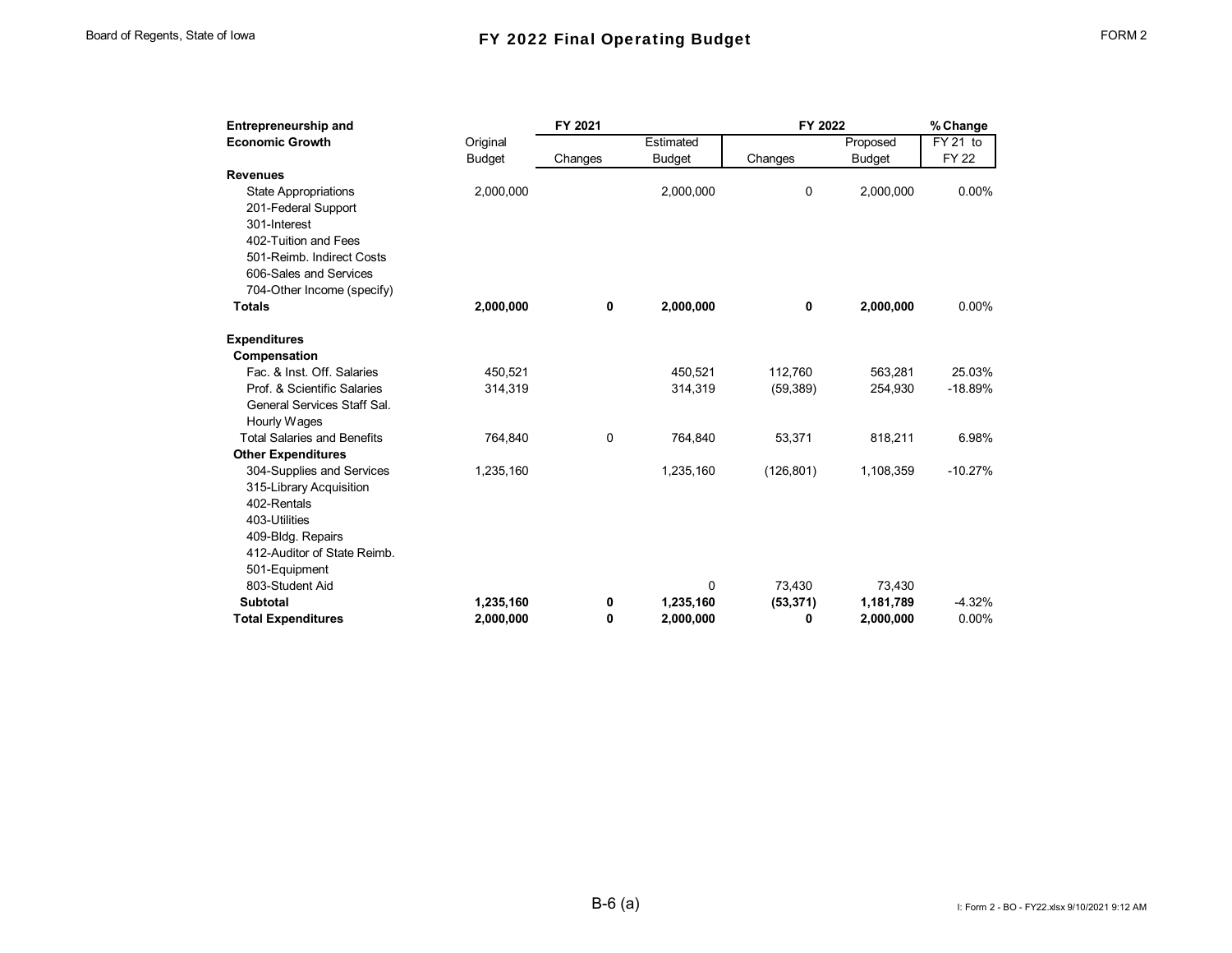| <b>Iowa Flood Center</b>           |               | FY 2021 |               | FY 2022   |               | % Change     |
|------------------------------------|---------------|---------|---------------|-----------|---------------|--------------|
|                                    | Original      |         | Estimated     |           | Proposed      | FY 21 to     |
|                                    | <b>Budget</b> | Changes | <b>Budget</b> | Changes   | <b>Budget</b> | <b>FY 22</b> |
| <b>Revenues</b>                    |               |         |               |           |               |              |
| <b>State Appropriations</b>        | 1,154,593     |         | 1,154,593     | 0         | 1,154,593     | 0.00%        |
| 201-Federal Support                |               |         |               |           |               |              |
| 301-Interest                       |               |         |               |           |               |              |
| 402-Tuition and Fees               |               |         |               |           |               |              |
| 501-Reimb. Indirect Costs          |               |         |               |           |               |              |
| 606-Sales and Services             |               |         |               |           |               |              |
| 704-Other Income (specify)         |               |         |               |           |               |              |
| <b>Totals</b>                      | 1,154,593     | 0       | 1,154,593     | 0         | 1,154,593     | 0.00%        |
| <b>Expenditures</b>                |               |         |               |           |               |              |
| Compensation                       |               |         |               |           |               |              |
| Fac. & Inst. Off. Salaries         | 327,066       |         | 327,066       | (20,068)  | 306.998       | $-6.14%$     |
| Prof. & Scientific Salaries        | 703,104       |         | 703,104       | 1,091     | 704,195       | 0.16%        |
| General Services Staff Sal.        |               |         |               |           |               |              |
| Hourly Wages                       | 900           |         | 900           | (750)     | 150           |              |
| <b>Total Salaries and Benefits</b> | 1,031,070     | 0       | 1,031,070     | (19, 727) | 1,011,343     | $-1.91%$     |
| <b>Other Expenditures</b>          |               |         |               |           |               |              |
| 304-Supplies and Services          | 81,023        |         | 81,023        | 24,177    | 105,200       | 29.84%       |
| 315-Library Acquisition            |               |         |               |           |               |              |
| 402-Rentals                        | 8,000         |         | 8,000         | 1,300     | 9,300         |              |
| 403-Utilities                      |               |         |               |           |               |              |
| 409-Bldg. Repairs                  |               |         |               |           |               |              |
| 412-Auditor of State Reimb.        |               |         |               |           |               |              |
| 501-Equipment                      |               |         |               |           |               |              |
| 803-Student Aid                    | 34,500        |         | 34,500        | (5,750)   | 28,750        | $-16.67%$    |
| <b>Subtotal</b>                    | 123,523       | 0       | 123,523       | 19,727    | 143,250       | 15.97%       |
| <b>Total Expenditures</b>          | 1.154.593     | 0       | 1,154,593     | 0         | 1,154,593     | 0.00%        |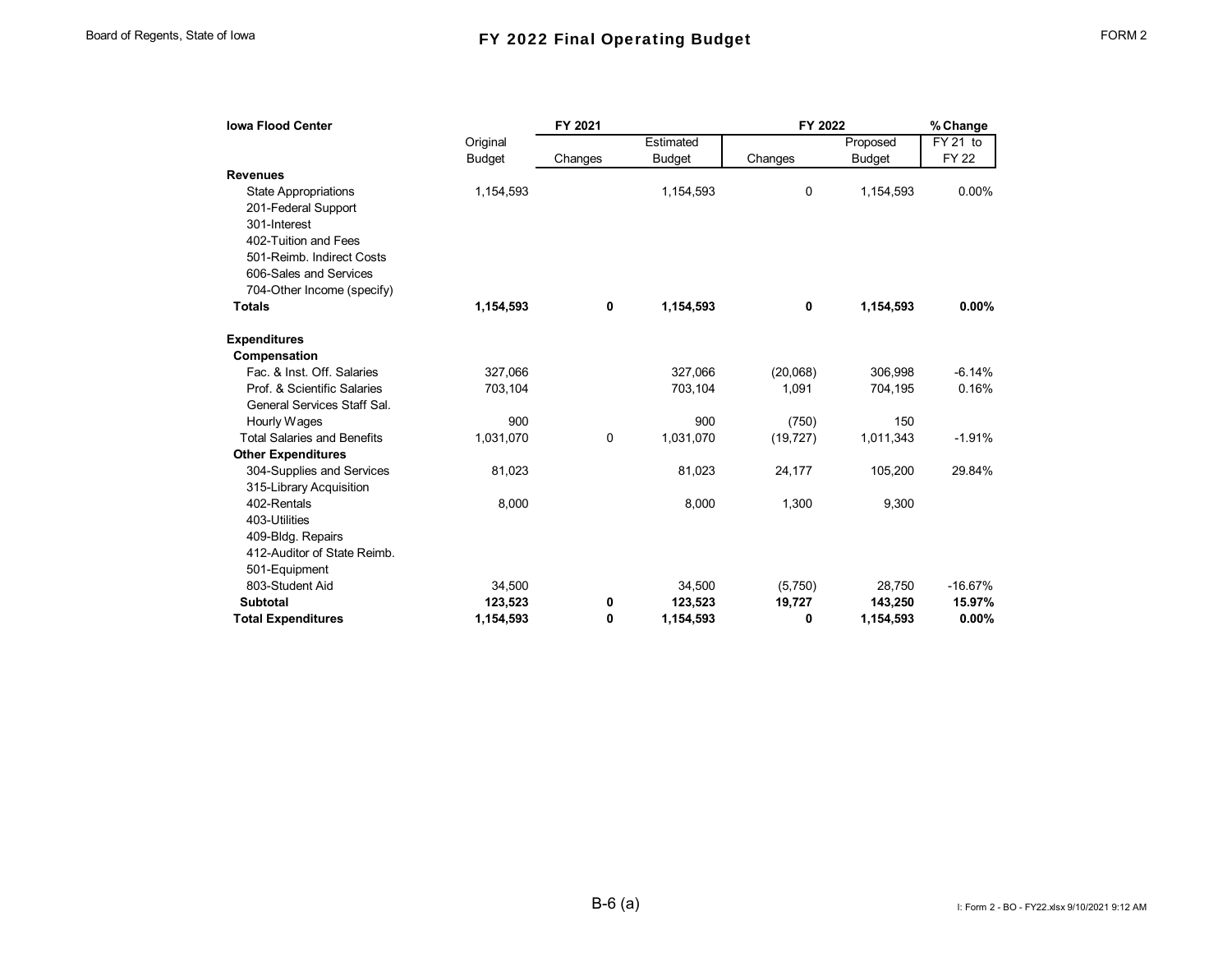| University of Iowa                 |               | FY 2021 |               | FY 2022   |               | % Change    |
|------------------------------------|---------------|---------|---------------|-----------|---------------|-------------|
| <b>Primary Care Initiative</b>     | Original      |         | Estimated     |           | Proposed      | $FY$ 21 to  |
|                                    | <b>Budget</b> | Changes | <b>Budget</b> | Changes   | <b>Budget</b> | <b>FY22</b> |
| <b>Revenues</b>                    |               |         |               |           |               |             |
| <b>State Appropriations</b>        | 624,374       |         | 624,374       | 0         | 624,374       | 0.00%       |
| 201-Federal Support                |               |         |               |           |               |             |
| 301-Interest                       |               |         |               |           |               |             |
| 402-Tuition and Fees               |               |         |               |           |               |             |
| 501-Reimb. Indirect Costs          |               |         |               |           |               |             |
| 606-Sales and Services             |               |         |               |           |               |             |
| 704-Other Income (specify)         |               |         |               |           |               |             |
| <b>Totals</b>                      | 624,374       | 0       | 624,374       | 0         | 624,374       | $0.00\%$    |
| <b>Expenditures</b>                |               |         |               |           |               |             |
| Compensation                       |               |         |               |           |               |             |
| Fac. & Inst. Off. Salaries         | 159,331       |         | 159,331       | 19,829    | 179,160       | 12.45%      |
| Prof. & Scientific Salaries        | 261,442       |         | 261,442       | (17,766)  | 243,676       | $-6.80%$    |
| General Services Staff Sal.        | 5,841         |         | 5,841         | (5,841)   | 0             | 0.00%       |
| Hourly Wages                       | 36,124        |         | 36,124        | (9,940)   | 26,184        | $-27.52%$   |
| <b>Total Salaries and Benefits</b> | 462,738       | 0       | 462,738       | (13, 718) | 449,020       | $-2.96%$    |
| <b>Other Expenditures</b>          |               |         |               |           |               |             |
| 304-Supplies and Services          | 161,636       |         | 161,636       | 13,718    | 175,354       | 8.49%       |
| 315-Library Acquisition            |               |         |               |           |               |             |
| 402-Rentals                        |               |         |               |           |               |             |
| 403-Utilities                      |               |         |               |           |               |             |
| 409-Bldg. Repairs                  |               |         |               |           |               |             |
| 412-Auditor of State Reimb.        |               |         |               |           |               |             |
| 501-Equipment                      |               |         |               |           |               |             |
| 803-Student Aid                    |               |         |               |           |               |             |
| <b>Subtotal</b>                    | 161,636       | 0       | 161,636       | 13,718    | 175,354       | 8.49%       |
| <b>Total Expenditures</b>          | 624.374       | 0       | 624.374       | 0         | 624,374       | 0.00%       |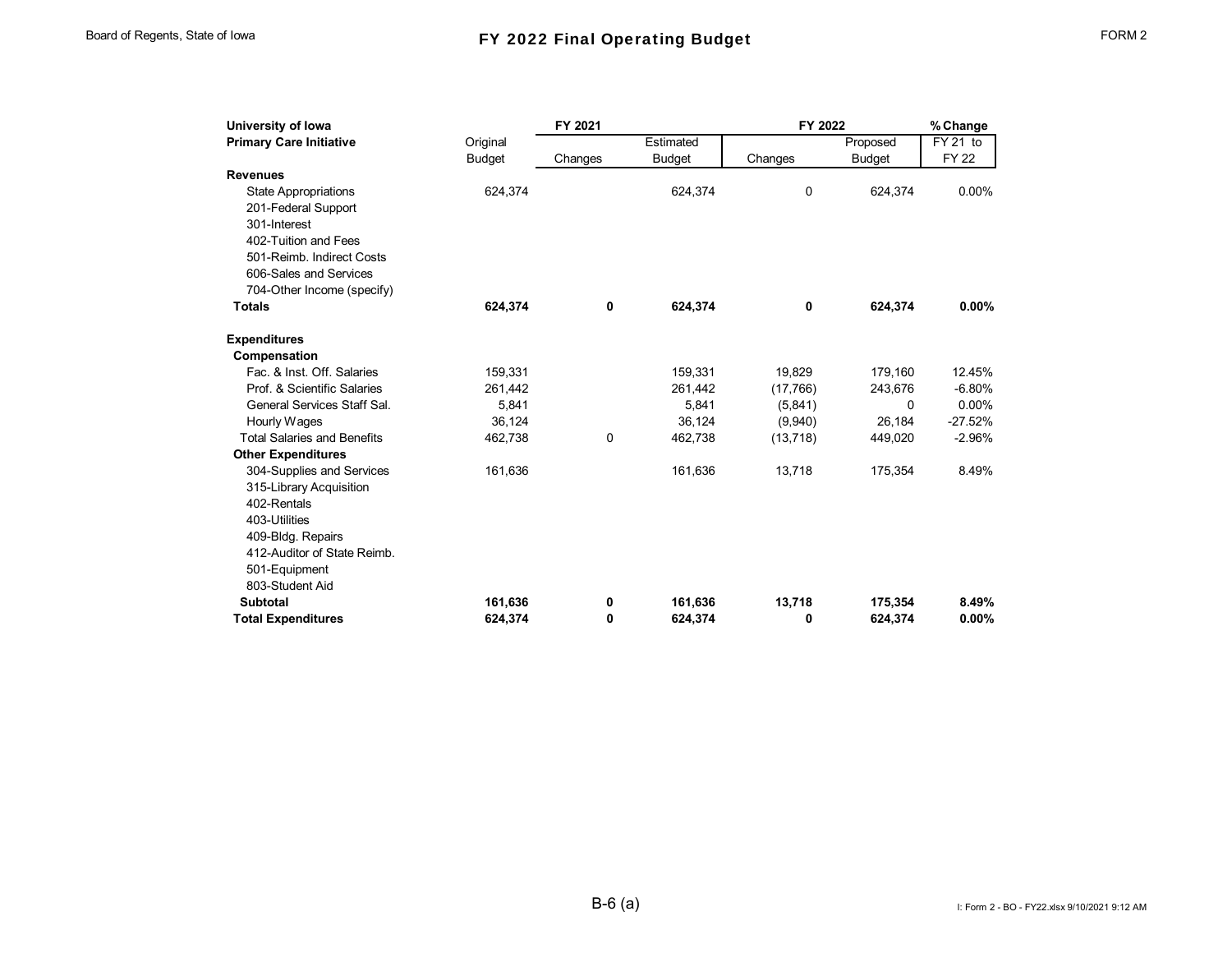| University of Iowa                 |               | FY 2021 |               | FY 2022 |               | % Change    |
|------------------------------------|---------------|---------|---------------|---------|---------------|-------------|
| <b>State Cancer Registry</b>       | Original      |         | Estimated     |         | Proposed      | $FY$ 21 to  |
|                                    | <b>Budget</b> | Changes | <b>Budget</b> | Changes | <b>Budget</b> | <b>FY22</b> |
| <b>Revenues</b>                    |               |         |               |         |               |             |
| <b>State Appropriations</b>        | 143,410       |         | 143,410       | 0       | 143,410       | 0.00%       |
| 201-Federal Support                |               |         |               |         |               |             |
| 301-Interest                       |               |         |               |         |               |             |
| 402-Tuition and Fees               |               |         |               |         |               |             |
| 501-Reimb. Indirect Costs          |               |         |               |         |               |             |
| 606-Sales and Services             |               |         |               |         |               |             |
| 704-Other Income (specify)         |               |         |               |         |               |             |
| <b>Totals</b>                      | 143,410       | 0       | 143,410       | 0       | 143,410       | 0.00%       |
| <b>Expenditures</b>                |               |         |               |         |               |             |
| Compensation                       |               |         |               |         |               |             |
| Fac. & Inst. Off. Salaries         | 9.586         |         | 9.586         | 0       | 9.586         | 0.00%       |
| Prof. & Scientific Salaries        | 128,324       |         | 128,324       | 0       | 128,324       | $0.00\%$    |
| General Services Staff Sal.        |               |         |               |         |               |             |
| Hourly Wages                       |               |         |               |         |               |             |
| <b>Total Salaries and Benefits</b> | 137,910       | 0       | 137,910       | 0       | 137,910       | $0.00\%$    |
| <b>Other Expenditures</b>          |               |         |               |         |               |             |
| 304-Supplies and Services          | 2,500         |         | 2,500         | 3,000   | 5,500         | 120.00%     |
| 315-Library Acquisition            |               |         |               |         |               |             |
| 402-Rentals                        |               |         |               |         |               |             |
| 403-Utilities                      |               |         |               |         |               |             |
| 409-Bldg. Repairs                  |               |         |               |         |               |             |
| 412-Auditor of State Reimb.        |               |         |               |         |               |             |
| 501-Equipment                      | 3,000         |         | 3,000         | (3,000) | 0             | $-100.00\%$ |
| 803-Student Aid                    |               |         |               |         |               |             |
| <b>Subtotal</b>                    | 5,500         | 0       | 5,500         | 0       | 5,500         | $0.00\%$    |
| <b>Total Expenditures</b>          | 143.410       | 0       | 143.410       | 0       | 143.410       | 0.00%       |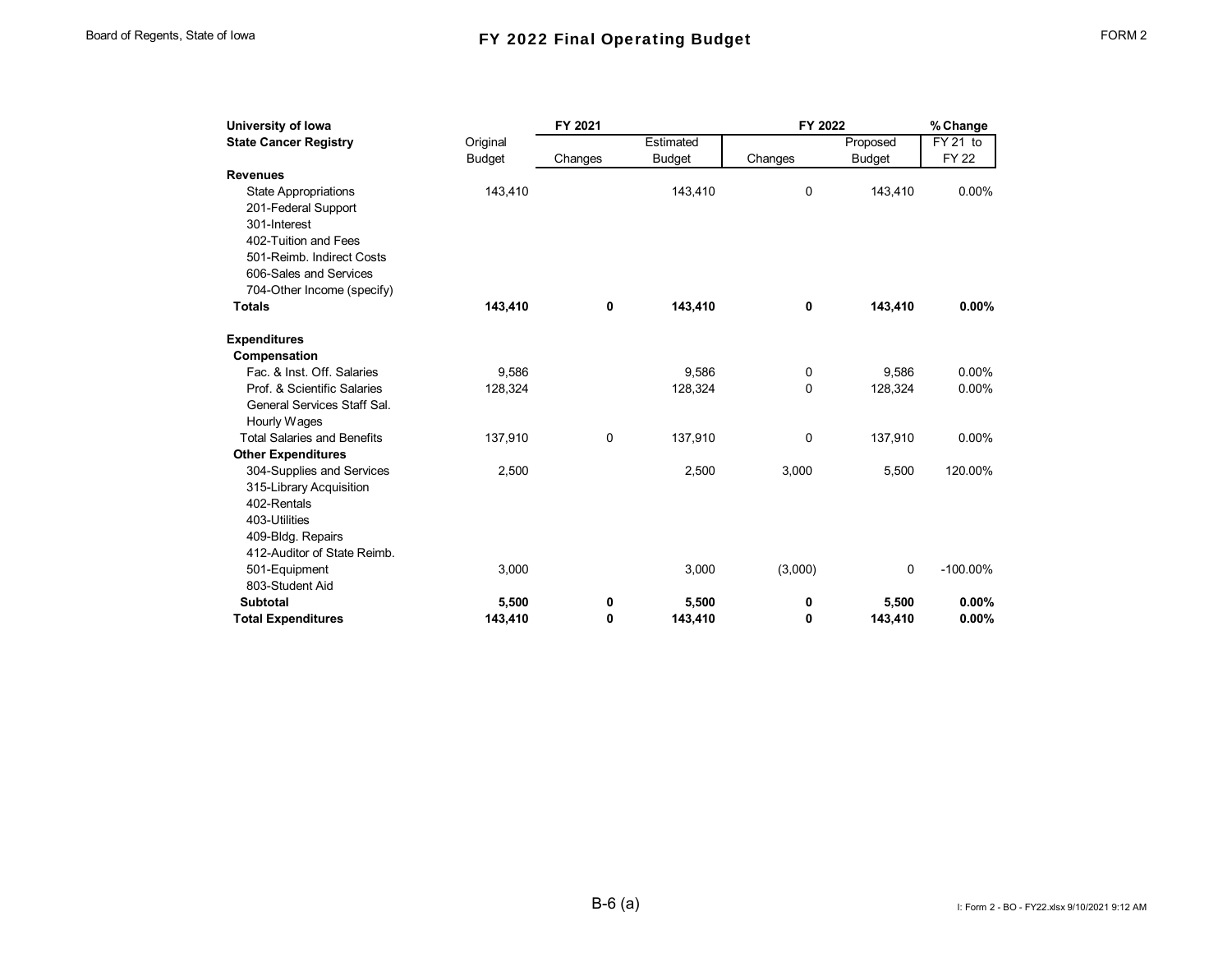| University of Iowa                 |               | FY 2021 |               | FY 2022      |               | % Change    |
|------------------------------------|---------------|---------|---------------|--------------|---------------|-------------|
| <b>Substance Abuse</b>             | Original      |         | Estimated     |              | Proposed      | $FY$ 21 to  |
|                                    | <b>Budget</b> | Changes | <b>Budget</b> | Changes      | <b>Budget</b> | <b>FY22</b> |
| <b>Revenues</b>                    |               |         |               |              |               |             |
| <b>State Appropriations</b>        | 53,427        |         | 53,427        | 0            | 53,427        | 0.00%       |
| 201-Federal Support                |               |         |               |              |               |             |
| 301-Interest                       |               |         |               |              |               |             |
| 402-Tuition and Fees               |               |         |               |              |               |             |
| 501-Reimb. Indirect Costs          |               |         |               |              |               |             |
| 606-Sales and Services             |               |         |               |              |               |             |
| 704-Other Income (specify)         |               |         |               |              |               |             |
| <b>Totals</b>                      | 53,427        | 0       | 53,427        | 0            | 53,427        | 0.00%       |
| <b>Expenditures</b>                |               |         |               |              |               |             |
| Compensation                       |               |         |               |              |               |             |
| Fac. & Inst. Off. Salaries         |               |         |               |              |               |             |
| Prof. & Scientific Salaries        | 53,427        |         | 53,427        | 0            | 53,427        | 0.00%       |
| General Services Staff Sal.        |               |         |               |              |               |             |
| Hourly Wages                       |               |         |               |              |               |             |
| <b>Total Salaries and Benefits</b> | 53,427        | 0       | 53,427        | $\mathbf 0$  | 53,427        | 0.00%       |
| <b>Other Expenditures</b>          |               |         |               |              |               |             |
| 304-Supplies and Services          |               |         |               |              |               |             |
| 315-Library Acquisition            |               |         |               |              |               |             |
| 402-Rentals                        |               |         |               |              |               |             |
| 403-Utilities                      |               |         |               |              |               |             |
| 409-Bldg. Repairs                  |               |         |               |              |               |             |
| 412-Auditor of State Reimb.        |               |         |               |              |               |             |
| 501-Equipment                      |               |         |               |              |               |             |
| 803-Student Aid                    |               |         |               |              |               |             |
| <b>Subtotal</b>                    | 0             | 0       | 0             | 0            | 0             |             |
| <b>Total Expenditures</b>          | 53.427        | 0       | 53.427        | $\mathbf{0}$ | 53.427        | 0.00%       |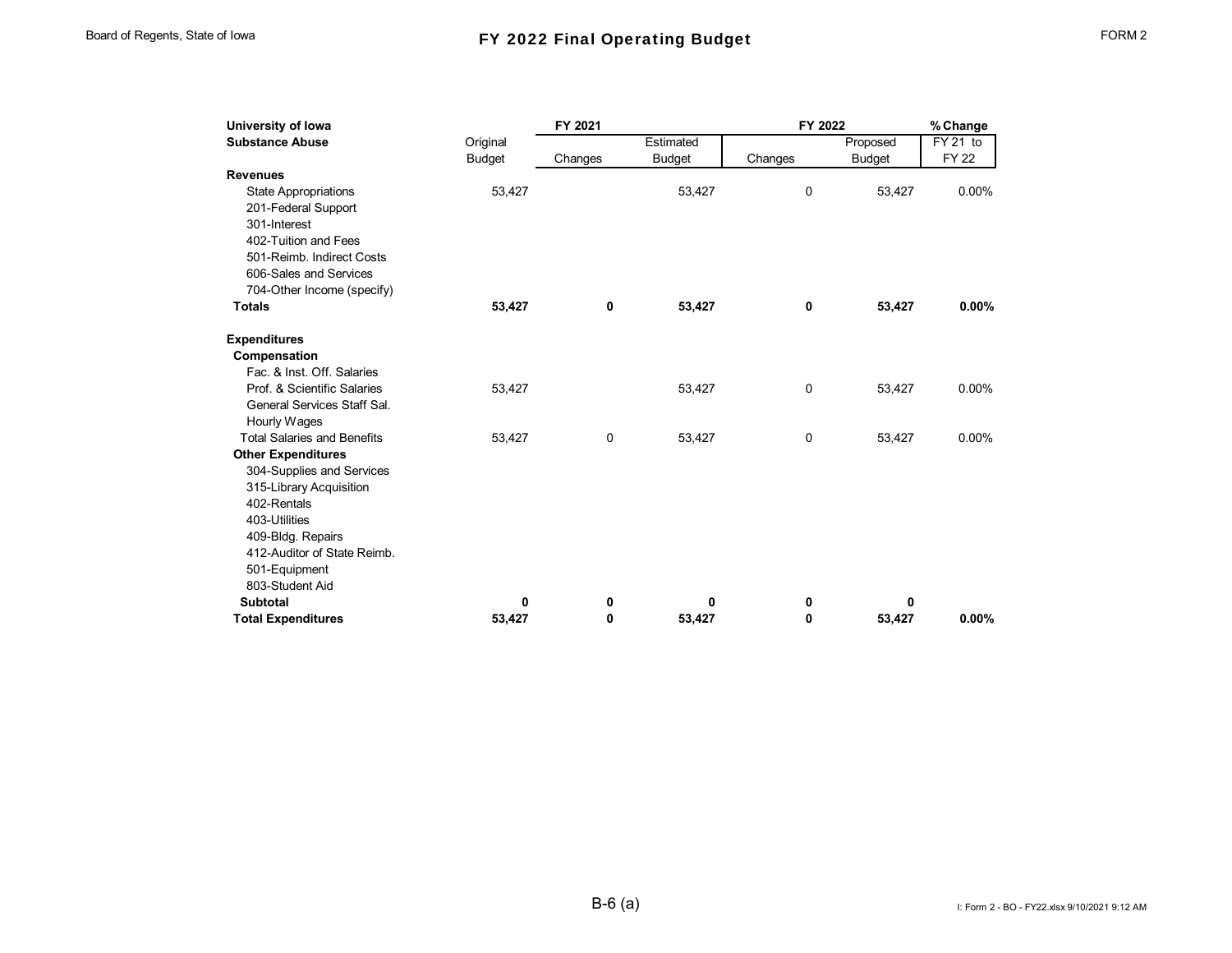| <b>Biocatalysis</b><br>Original<br><b>Budget</b><br>Changes<br><b>Revenues</b><br>696,342<br><b>State Appropriations</b><br>201-Federal Support | Estimated<br><b>Budget</b><br>Changes<br>696,342<br>0 | Proposed<br><b>Budget</b><br>696,342 | FY 21 to<br><b>FY 22</b><br>0.00% |
|-------------------------------------------------------------------------------------------------------------------------------------------------|-------------------------------------------------------|--------------------------------------|-----------------------------------|
|                                                                                                                                                 |                                                       |                                      |                                   |
|                                                                                                                                                 |                                                       |                                      |                                   |
|                                                                                                                                                 |                                                       |                                      |                                   |
|                                                                                                                                                 |                                                       |                                      |                                   |
|                                                                                                                                                 |                                                       |                                      |                                   |
| 301-Interest                                                                                                                                    |                                                       |                                      |                                   |
| 402-Tuition and Fees                                                                                                                            |                                                       |                                      |                                   |
| 501-Reimb. Indirect Costs                                                                                                                       |                                                       |                                      |                                   |
| 606-Sales and Services                                                                                                                          |                                                       |                                      |                                   |
| 704-Other Income (specify)                                                                                                                      |                                                       |                                      |                                   |
| <b>Totals</b><br>696,342<br>0                                                                                                                   | 696,342<br>0                                          | 696,342                              | 0.00%                             |
| <b>Expenditures</b>                                                                                                                             |                                                       |                                      |                                   |
| Compensation                                                                                                                                    |                                                       |                                      |                                   |
| Fac. & Inst. Off. Salaries<br>203,320                                                                                                           | 203,320<br>(49,007)                                   | 154,313                              | $-24.10%$                         |
| Prof. & Scientific Salaries<br>231,681                                                                                                          | 231,681<br>(50, 287)                                  | 181,394                              | $-21.71%$                         |
| General Services Staff Sal.                                                                                                                     |                                                       |                                      |                                   |
| Hourly Wages<br>11,685                                                                                                                          | 11,685<br>(1,685)                                     | 10.000                               | $-14.42%$                         |
| 0<br><b>Total Salaries and Benefits</b><br>446,686                                                                                              | 446,686<br>(100, 979)                                 | 345,707                              | $-22.61%$                         |
| <b>Other Expenditures</b>                                                                                                                       |                                                       |                                      |                                   |
| 304-Supplies and Services<br>82,881                                                                                                             | 82,881<br>8,294                                       | 91,175                               | 10.01%                            |
| 315-Library Acquisition                                                                                                                         |                                                       |                                      |                                   |
| 402-Rentals<br>65,000                                                                                                                           | 65,000<br>6,100                                       | 71,100                               | 9.38%                             |
| 403-Utilities                                                                                                                                   |                                                       |                                      |                                   |
| 409-Bldg. Repairs                                                                                                                               |                                                       |                                      |                                   |
| 412-Auditor of State Reimb.                                                                                                                     |                                                       |                                      |                                   |
| 0<br>501-Equipment                                                                                                                              | 0<br>12,000                                           | 12,000                               | #DIV/0!                           |
| 803-Student Aid<br>101,775                                                                                                                      | 101,775<br>74,585                                     | 176,360                              |                                   |
| <b>Subtotal</b><br>249,656<br>0                                                                                                                 | 100,979<br>249,656                                    | 350,635                              | 40.45%                            |
| $\mathbf{0}$<br><b>Total Expenditures</b><br>696,342                                                                                            | 696,342<br>0                                          | 696,342                              | 0.00%                             |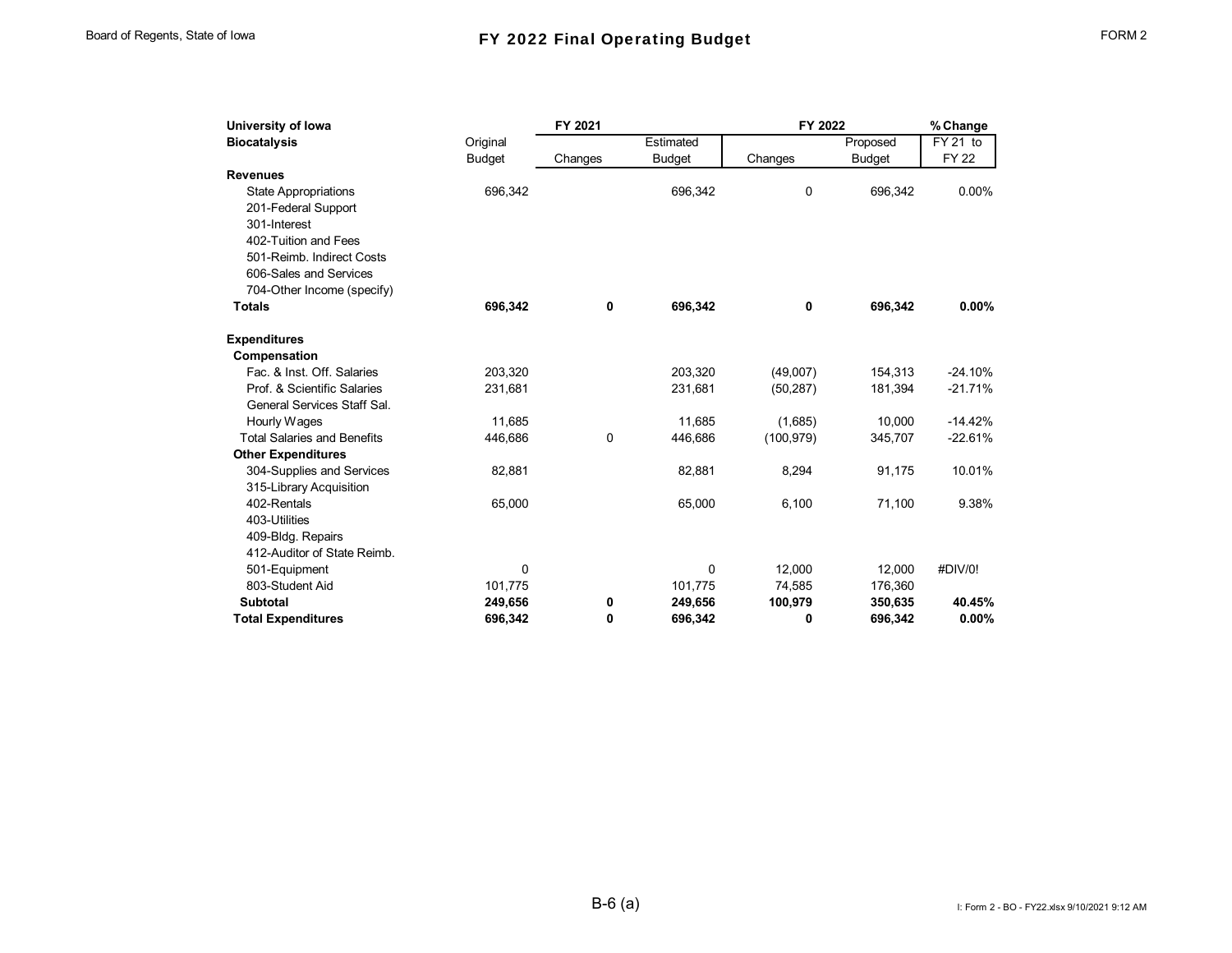| University of Iowa                  |               | FY 2021     |               | FY 2022 |               | % Change     |
|-------------------------------------|---------------|-------------|---------------|---------|---------------|--------------|
| <b>Iowa Registry for Congenital</b> | Original      |             | Estimated     |         | Proposed      | FY 21 to     |
| and Inherited Disorders             | <b>Budget</b> | Changes     | <b>Budget</b> | Changes | <b>Budget</b> | <b>FY 22</b> |
| <b>Revenues</b>                     |               |             |               |         |               |              |
| <b>State Appropriations</b>         | 36,839        |             | 36,839        | 0       | 36,839        | $0.00\%$     |
| 201-Federal Support                 |               |             |               |         |               |              |
| 301-Interest                        |               |             |               |         |               |              |
| 402-Tuition and Fees                |               |             |               |         |               |              |
| 501-Reimb. Indirect Costs           |               |             |               |         |               |              |
| 606-Sales and Services              |               |             |               |         |               |              |
| 704-Other Income (specify)          |               |             |               |         |               |              |
| <b>Totals</b>                       | 36,839        | 0           | 36,839        | 0       | 36,839        | $0.00\%$     |
| <b>Expenditures</b>                 |               |             |               |         |               |              |
| Compensation                        |               |             |               |         |               |              |
| Fac. & Inst. Off. Salaries          | 11,572        |             | 11,572        | (2,378) | 9,194         | $-20.55%$    |
| Prof. & Scientific Salaries         | 25,267        |             | 25,267        | 2,378   | 27,645        | 9.41%        |
| General Services Staff Sal.         |               |             |               |         |               |              |
| Hourly Wages                        |               |             |               |         |               |              |
| <b>Total Salaries and Benefits</b>  | 36,839        | $\mathbf 0$ | 36,839        | 0       | 36,839        | $0.00\%$     |
| <b>Other Expenditures</b>           |               |             |               |         |               |              |
| 304-Supplies and Services           |               |             |               |         |               |              |
| 315-Library Acquisition             |               |             |               |         |               |              |
| 402-Rentals                         |               |             |               |         |               |              |
| 403-Utilities                       |               |             |               |         |               |              |
| 409-Bldg. Repairs                   |               |             |               |         |               |              |
| 412-Auditor of State Reimb.         |               |             |               |         |               |              |
| 501-Equipment                       |               |             |               |         |               |              |
| 803-Student Aid                     |               |             |               |         |               |              |
| <b>Subtotal</b>                     | 0             | 0           | 0             | 0       | 0             |              |
| <b>Total Expenditures</b>           | 36.839        | 0           | 36,839        | 0       | 36,839        | $0.00\%$     |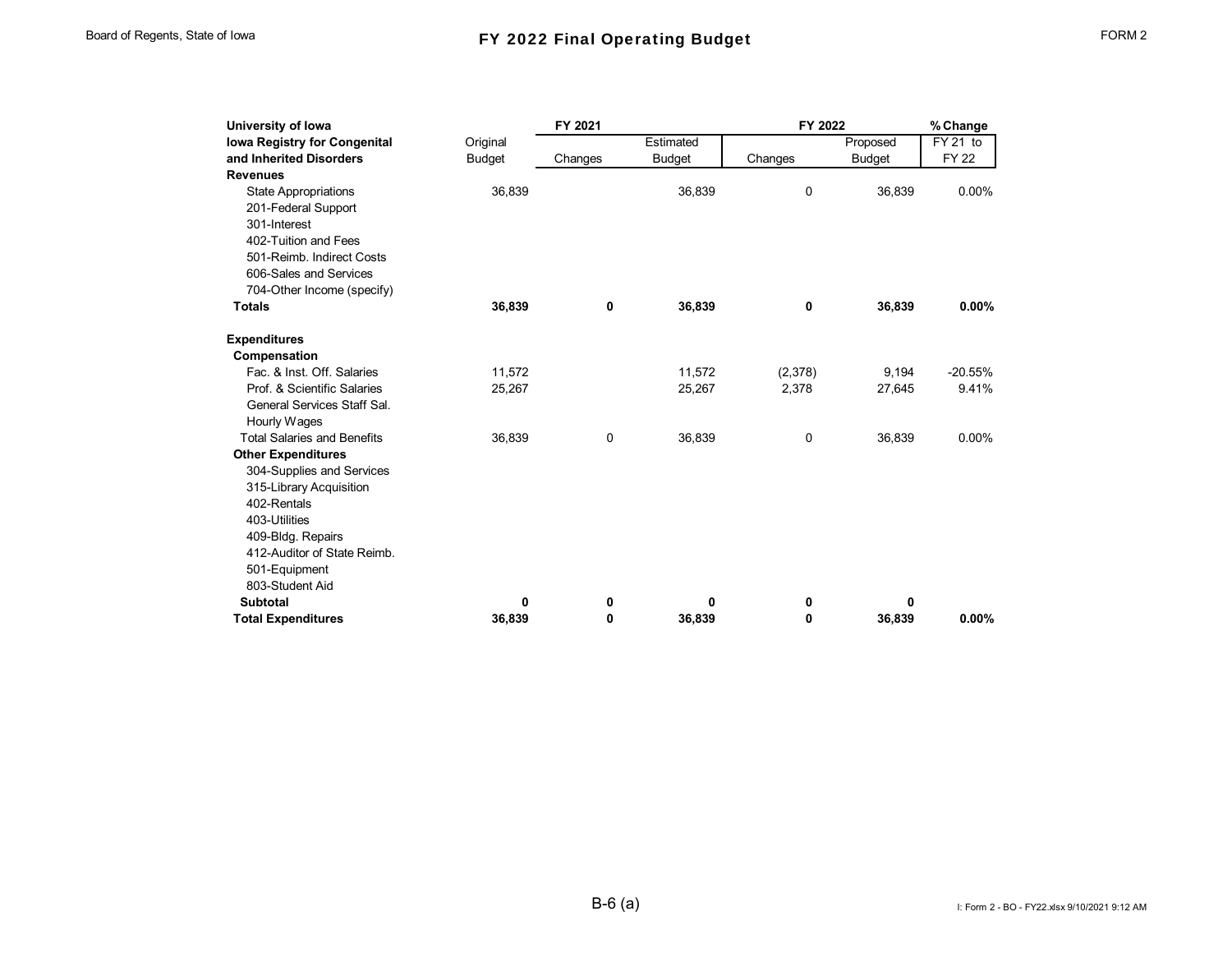| University of Iowa                 |               | FY 2021 |               | FY 2022     |               | % Change    |
|------------------------------------|---------------|---------|---------------|-------------|---------------|-------------|
| <b>Advance Drug Development</b>    | Original      |         | Estimated     |             | Proposed      | $FY$ 21 to  |
|                                    | <b>Budget</b> | Changes | <b>Budget</b> | Changes     | <b>Budget</b> | <b>FY22</b> |
| <b>Revenues</b>                    |               |         |               |             |               |             |
| <b>State Appropriations</b>        | 93,645        |         | 93,645        | 0           | 93,645        | 0.00%       |
| 201-Federal Support                |               |         |               |             |               |             |
| 301-Interest                       |               |         |               |             |               |             |
| 402-Tuition and Fees               |               |         |               |             |               |             |
| 501-Reimb. Indirect Costs          |               |         |               |             |               |             |
| 606-Sales and Services             |               |         |               |             |               |             |
| 704-Other Income (specify)         |               |         |               |             |               |             |
| <b>Totals</b>                      | 93,645        | 0       | 93,645        | 0           | 93,645        | $0.00\%$    |
| <b>Expenditures</b>                |               |         |               |             |               |             |
| Compensation                       |               |         |               |             |               |             |
| Fac. & Inst. Off. Salaries         |               |         |               |             |               |             |
| Prof. & Scientific Salaries        | 93,645        |         | 93,645        | 0           | 93,645        | 0.00%       |
| General Services Staff Sal.        |               |         |               |             |               |             |
| Hourly Wages                       |               |         |               |             |               |             |
| <b>Total Salaries and Benefits</b> | 93,645        | 0       | 93,645        | $\mathbf 0$ | 93,645        | 0.00%       |
| <b>Other Expenditures</b>          |               |         |               |             |               |             |
| 304-Supplies and Services          |               |         |               |             |               |             |
| 315-Library Acquisition            |               |         |               |             |               |             |
| 402-Rentals                        |               |         |               |             |               |             |
| 403-Utilities                      |               |         |               |             |               |             |
| 409-Bldg. Repairs                  |               |         |               |             |               |             |
| 412-Auditor of State Reimb.        |               |         |               |             |               |             |
| 501-Equipment                      |               |         |               |             |               |             |
| 803-Student Aid                    |               |         |               |             |               |             |
| <b>Subtotal</b>                    | 0             | 0       | 0             | 0           | 0             |             |
| <b>Total Expenditures</b>          | 93.645        | 0       | 93.645        | 0           | 93.645        | $0.00\%$    |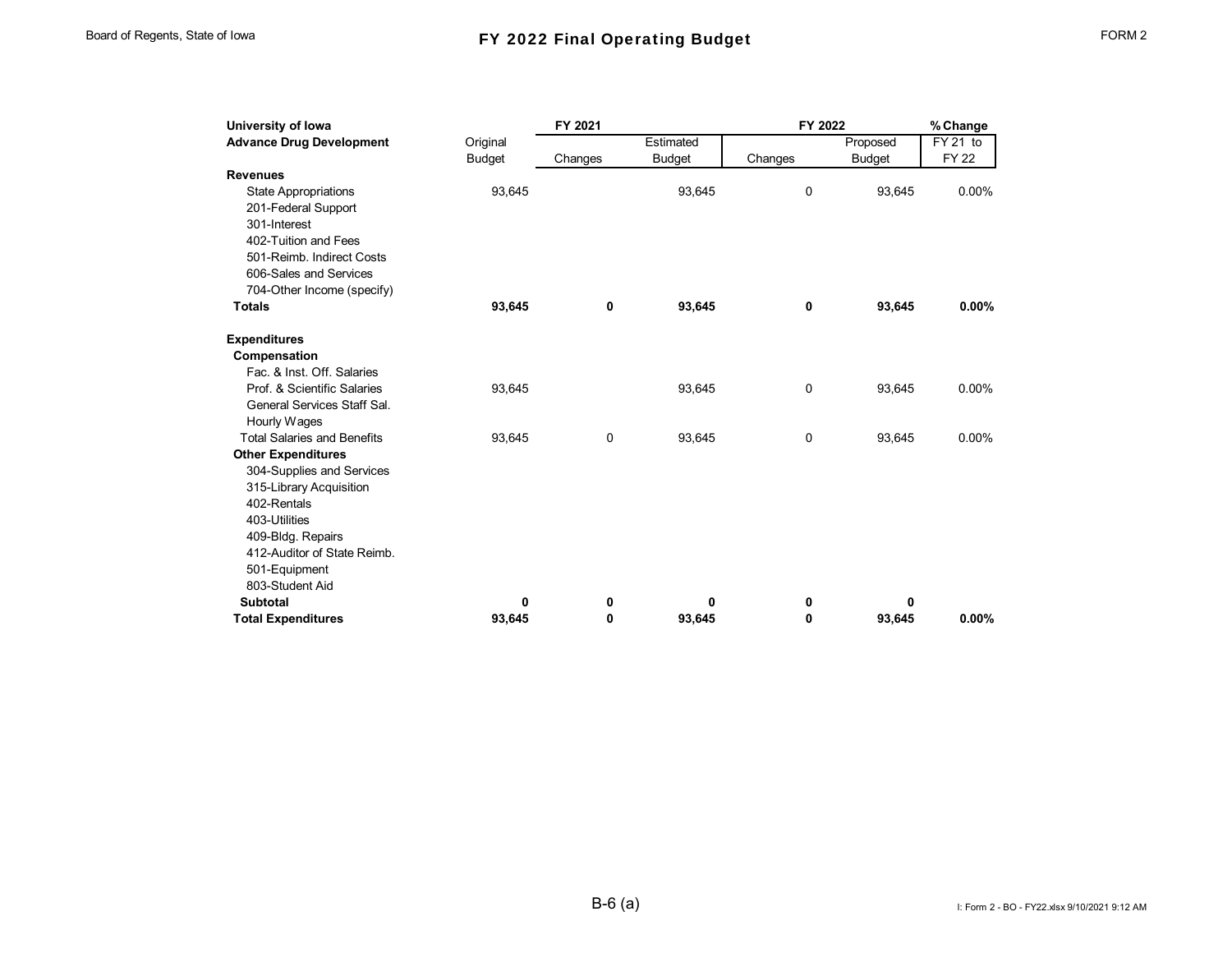| University of Iowa                 |               | FY 2021 |               | FY 2022     |               | % Change    |
|------------------------------------|---------------|---------|---------------|-------------|---------------|-------------|
| <b>UI Research Park/BVC</b>        | Original      |         | Estimated     |             | Proposed      | FY 21 to    |
|                                    | <b>Budget</b> | Changes | <b>Budget</b> | Changes     | <b>Budget</b> | <b>FY22</b> |
| <b>Revenues</b>                    |               |         |               |             |               |             |
| <b>State Appropriations</b>        | 115,634       |         | 115,634       | $\mathbf 0$ | 115,634       | 0.00%       |
| 201-Federal Support                |               |         |               |             |               |             |
| 301-Interest                       |               |         |               |             |               |             |
| 402-Tuition and Fees               |               |         |               |             |               |             |
| 501-Reimb. Indirect Costs          |               |         |               |             |               |             |
| 606-Sales and Services             |               |         |               |             |               |             |
| 704-Other Income (specify)         |               |         |               |             |               |             |
| <b>Totals</b>                      | 115,634       | 0       | 115,634       | 0           | 115,634       | $0.00\%$    |
| <b>Expenditures</b>                |               |         |               |             |               |             |
| Compensation                       |               |         |               |             |               |             |
| Fac. & Inst. Off. Salaries         |               |         |               |             |               |             |
| Prof. & Scientific Salaries        | 27,401        |         | 27,401        | (658)       | 26,743        | $-2.40%$    |
| General Services Staff Sal.        | 78,522        |         | 78,522        | (1,246)     | 77,276        | $-1.59%$    |
| Hourly Wages                       |               |         |               |             |               |             |
| <b>Total Salaries and Benefits</b> | 105,923       | 0       | 105,923       | (1,904)     | 104,019       | $-1.80%$    |
| <b>Other Expenditures</b>          |               |         |               |             |               |             |
| 304-Supplies and Services          | 9,711         |         | 9,711         | 1,904       | 11,615        | 19.61%      |
| 315-Library Acquisition            |               |         |               |             |               |             |
| 402-Rentals                        |               |         |               |             |               |             |
| 403-Utilities                      |               |         |               |             |               |             |
| 409-Bldg. Repairs                  |               |         |               |             |               |             |
| 412-Auditor of State Reimb.        |               |         |               |             |               |             |
| 501-Equipment                      |               |         |               |             |               |             |
| 803-Student Aid                    |               |         |               |             |               |             |
| <b>Subtotal</b>                    | 9,711         | 0       | 9,711         | 1,904       | 11,615        | 19.61%      |
| <b>Total Expenditures</b>          | 115.634       | 0       | 115.634       | 0           | 115,634       | 0.00%       |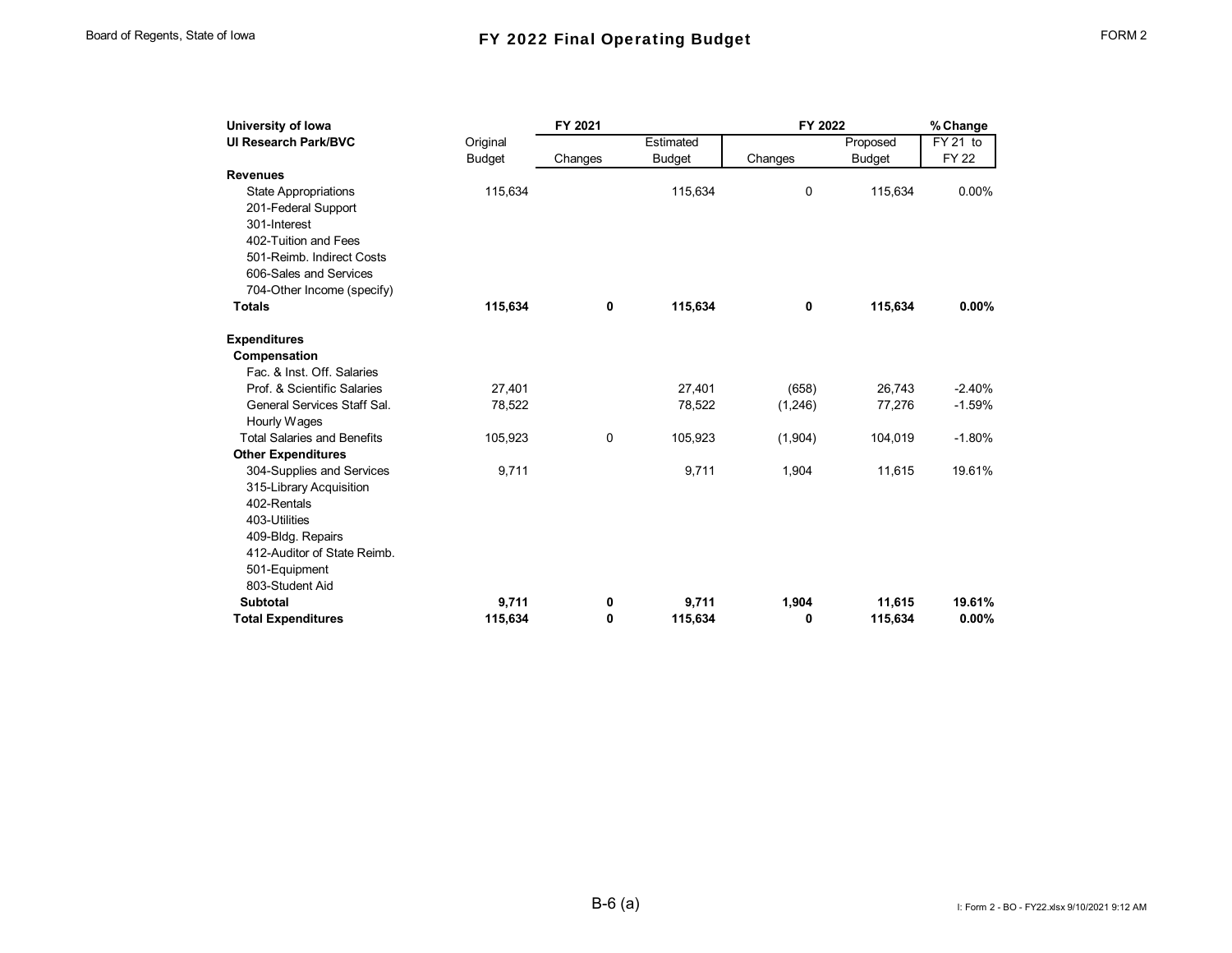| University of Iowa                 |               | FY 2021 |               | FY 2022 |               | % Change    |
|------------------------------------|---------------|---------|---------------|---------|---------------|-------------|
| IA Online AP Academy Center        | Original      |         | Estimated     |         | Proposed      | FY 21 to    |
|                                    | <b>Budget</b> | Changes | <b>Budget</b> | Changes | <b>Budget</b> | <b>FY22</b> |
| <b>Revenues</b>                    |               |         |               |         |               |             |
| <b>State Appropriations</b>        | 463,616       |         | 463.616       | 0       | 463.616       | 0.00%       |
| 201-Federal Support                |               |         |               |         |               |             |
| 301-Interest                       |               |         |               |         |               |             |
| 402-Tuition and Fees               |               |         |               |         |               |             |
| 501-Reimb. Indirect Costs          |               |         |               |         |               |             |
| 606-Sales and Services             |               |         |               |         |               |             |
| 704-Other Income (specify)         |               |         |               |         |               |             |
| <b>Totals</b>                      | 463,616       | 0       | 463,616       | 0       | 463,616       | $0.00\%$    |
| <b>Expenditures</b>                |               |         |               |         |               |             |
| Compensation                       |               |         |               |         |               |             |
| Fac. & Inst. Off. Salaries         | 29,873        |         | 29,873        | (83)    | 29,790        | $-0.28%$    |
| Prof. & Scientific Salaries        | 65,968        |         | 65,968        | 3,235   | 69,203        | 4.90%       |
| General Services Staff Sal.        | 37,895        |         | 37,895        | (495)   | 37,400        | $-1.31%$    |
| Hourly Wages                       |               |         |               |         |               |             |
| <b>Total Salaries and Benefits</b> | 133,736       |         | 133,736       | 2,657   | 136,393       | 1.99%       |
| <b>Other Expenditures</b>          |               |         |               |         |               |             |
| 304-Supplies and Services          | 329,880       |         | 329,880       | (2,657) | 327,223       | $-0.81%$    |
| 315-Library Acquisition            |               |         |               |         |               |             |
| 402-Rentals                        |               |         |               |         |               |             |
| 403-Utilities                      |               |         |               |         |               |             |
| 409-Bldg. Repairs                  |               |         |               |         |               |             |
| 412-Auditor of State Reimb.        |               |         |               |         |               |             |
| 501-Equipment                      |               |         |               |         |               |             |
| 803-Student Aid                    |               |         |               |         |               |             |
| <b>Subtotal</b>                    | 329,880       | 0       | 329,880       | (2,657) | 327,223       | $-0.81%$    |
| <b>Total Expenditures</b>          | 463.616       | 0       | 463.616       | 0       | 463.616       | 0.00%       |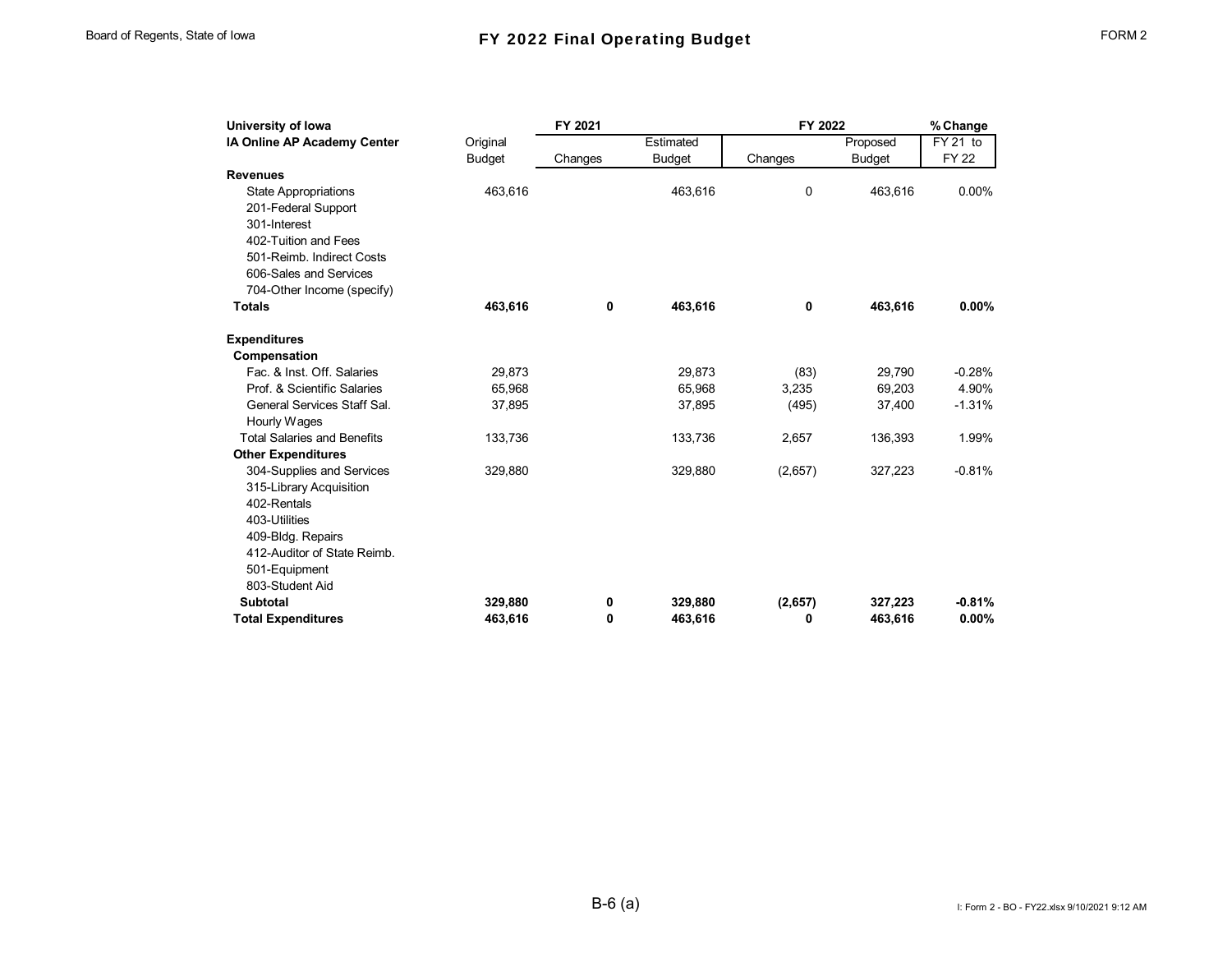| University of Iowa                 |               | FY 2021 |               | FY 2022 |               | % Change    |
|------------------------------------|---------------|---------|---------------|---------|---------------|-------------|
| <b>Non-Profit Resource Center</b>  | Original      |         | Estimated     |         | Proposed      | FY 21 to    |
|                                    | <b>Budget</b> | Changes | <b>Budget</b> | Changes | <b>Budget</b> | <b>FY22</b> |
| <b>Revenues</b>                    |               |         |               |         |               |             |
| <b>State Appropriations</b>        | 156,389       |         | 156,389       | 0       | 156,389       | 0.00%       |
| 201-Federal Support                |               |         |               |         |               |             |
| 301-Interest                       |               |         |               |         |               |             |
| 402-Tuition and Fees               |               |         |               |         |               |             |
| 501-Reimb. Indirect Costs          |               |         |               |         |               |             |
| 606-Sales and Services             |               |         |               |         |               |             |
| 704-Other Income (specify)         |               |         |               |         |               |             |
| <b>Totals</b>                      | 156,389       | 0       | 156,389       | 0       | 156,389       | 0.00%       |
| <b>Expenditures</b>                |               |         |               |         |               |             |
| Compensation                       |               |         |               |         |               |             |
| Fac. & Inst. Off. Salaries         |               |         |               |         |               |             |
| Prof. & Scientific Salaries        | 156,389       |         | 156,389       | 0       | 156,389       | $0.00\%$    |
| General Services Staff Sal.        |               |         |               |         |               |             |
| Hourly Wages                       |               |         |               |         |               |             |
| <b>Total Salaries and Benefits</b> | 156,389       | 0       | 156,389       | 0       | 156,389       | 0.00%       |
| <b>Other Expenditures</b>          |               |         |               |         |               |             |
| 304-Supplies and Services          |               |         |               |         |               |             |
| 315-Library Acquisition            |               |         |               |         |               |             |
| 402-Rentals                        |               |         |               |         |               |             |
| 403-Utilities                      |               |         |               |         |               |             |
| 409-Bldg. Repairs                  |               |         |               |         |               |             |
| 412-Auditor of State Reimb.        |               |         |               |         |               |             |
| 501-Equipment                      |               |         |               |         |               |             |
| 803-Student Aid                    |               |         |               |         |               |             |
| <b>Subtotal</b>                    | 0             | 0       | 0             | 0       | 0             |             |
| <b>Total Expenditures</b>          | 156.389       | 0       | 156,389       | 0       | 156,389       | 0.00%       |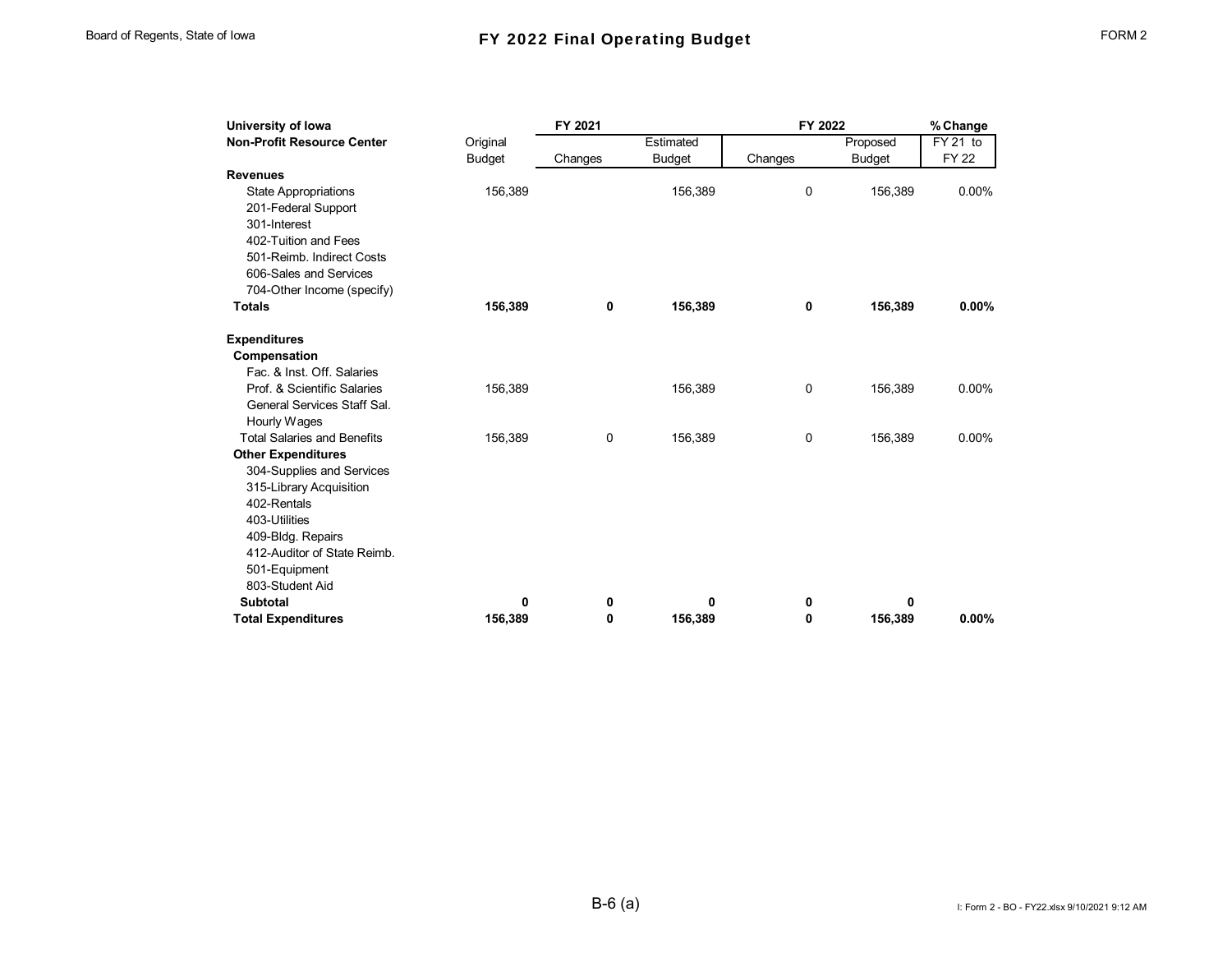| University of Iowa                 |               | FY 2021 |               | FY 2022 |               | % Change     |
|------------------------------------|---------------|---------|---------------|---------|---------------|--------------|
| <b>Biosciences Innovation</b>      | Original      |         | Estimated     |         | Proposed      | FY 21 to     |
|                                    | <b>Budget</b> | Changes | <b>Budget</b> | Changes | <b>Budget</b> | <b>FY 22</b> |
| <b>Revenues</b>                    |               |         |               |         |               |              |
| <b>State Appropriations</b>        | 271,095       |         | 271,095       | 603,399 | 874,494       | 222.58%      |
| 201-Federal Support                |               |         |               |         |               |              |
| 301-Interest                       |               |         |               |         |               |              |
| 402-Tuition and Fees               |               |         |               |         |               |              |
| 501-Reimb. Indirect Costs          |               |         |               |         |               |              |
| 606-Sales and Services             |               |         |               |         |               |              |
| 704-Other Income (specify)         |               |         |               |         |               |              |
| <b>Totals</b>                      | 271,095       | 0       | 271,095       | 603,399 | 874,494       | 222.58%      |
| <b>Expenditures</b>                |               |         |               |         |               |              |
| Compensation                       |               |         |               |         |               |              |
| Fac. & Inst. Off. Salaries         |               |         |               |         |               |              |
| Prof. & Scientific Salaries        | $\mathbf 0$   |         | 0             | 353,275 | 353,275       | #DIV/0!      |
| General Services Staff Sal.        |               |         |               |         |               |              |
| Hourly Wages                       |               |         |               |         |               |              |
| <b>Total Salaries and Benefits</b> | 0             | 0       | 0             | 353,275 | 353,275       | #DIV/0!      |
| <b>Other Expenditures</b>          |               |         |               |         |               |              |
| 304-Supplies and Services          | 271,095       |         | 271,095       | 245,124 | 516,219       | 0.00%        |
| 315-Library Acquisition            |               |         |               |         |               |              |
| 402-Rentals                        |               |         |               | 5,000   | 5,000         |              |
| 403-Utilities                      |               |         |               |         |               |              |
| 409-Bldg. Repairs                  |               |         |               |         |               |              |
| 412-Auditor of State Reimb.        |               |         |               |         |               |              |
| 501-Equipment                      |               |         |               |         |               |              |
| 803-Student Aid                    |               |         |               |         |               |              |
| <b>Subtotal</b>                    | 271,095       | 0       | 271,095       | 250,124 | 521,219       |              |
| <b>Total Expenditures</b>          | 271,095       | 0       | 271,095       | 603.399 | 874.494       | 222.58%      |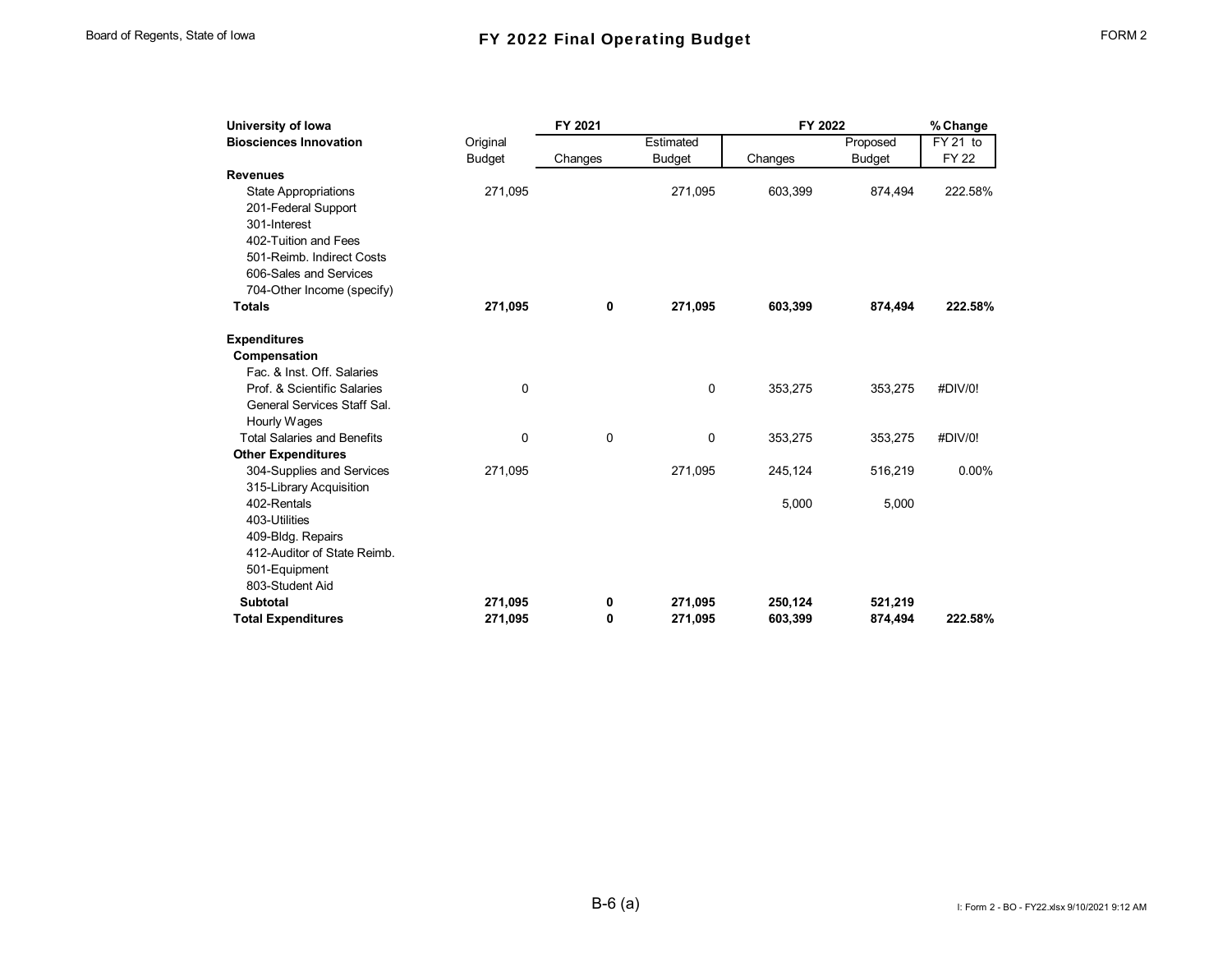| University of Iowa                      |               | FY 2021  |               |         | FY 2022       |             |  |
|-----------------------------------------|---------------|----------|---------------|---------|---------------|-------------|--|
| <b>Agricultural Health &amp; Safety</b> | Original      |          | Estimated     |         | Proposed      | FY 21 to    |  |
|                                         | <b>Budget</b> | Changes  | <b>Budget</b> | Changes | <b>Budget</b> | <b>FY22</b> |  |
| <b>Revenues</b>                         |               |          |               |         |               |             |  |
| <b>State Appropriations</b>             | 128,154       |          | 128,154       | 0       | 128,154       | 0.00%       |  |
| 201-Federal Support                     |               |          |               |         |               |             |  |
| 301-Interest                            |               |          |               |         |               |             |  |
| 402-Tuition and Fees                    |               |          |               |         |               |             |  |
| 501-Reimb. Indirect Costs               |               |          |               |         |               |             |  |
| 606-Sales and Services                  |               |          |               |         |               |             |  |
| 704-Other Income (specify)              |               |          |               |         |               |             |  |
| <b>Totals</b>                           | 128,154       | 0        | 128,154       | 0       | 128,154       | 0.00%       |  |
| <b>Expenditures</b>                     |               |          |               |         |               |             |  |
| Compensation                            |               |          |               |         |               |             |  |
| Fac. & Inst. Off. Salaries              |               |          |               |         |               |             |  |
| Prof. & Scientific Salaries             |               |          |               |         |               |             |  |
| General Services Staff Sal.             |               |          |               |         |               |             |  |
| Hourly Wages                            |               |          |               |         |               |             |  |
| <b>Total Salaries and Benefits</b>      | $\Omega$      | $\Omega$ | 0             | 0       | 0             |             |  |
| <b>Other Expenditures</b>               |               |          |               |         |               |             |  |
| 304-Supplies and Services               | 128,154       |          | 128,154       | 0       | 128,154       | 0.00%       |  |
| 315-Library Acquisition                 |               |          |               |         |               |             |  |
| 402-Rentals                             |               |          |               |         |               |             |  |
| 403-Utilities                           |               |          |               |         |               |             |  |
| 409-Bldg. Repairs                       |               |          |               |         |               |             |  |
| 412-Auditor of State Reimb.             |               |          |               |         |               |             |  |
| 501-Equipment                           |               |          |               |         |               |             |  |
| 803-Student Aid                         |               |          |               |         |               |             |  |
| <b>Subtotal</b>                         | 128,154       | 0        | 128,154       | 0       | 128,154       |             |  |
| <b>Total Expenditures</b>               | 128,154       | 0        | 128,154       | 0       | 128,154       | 0.00%       |  |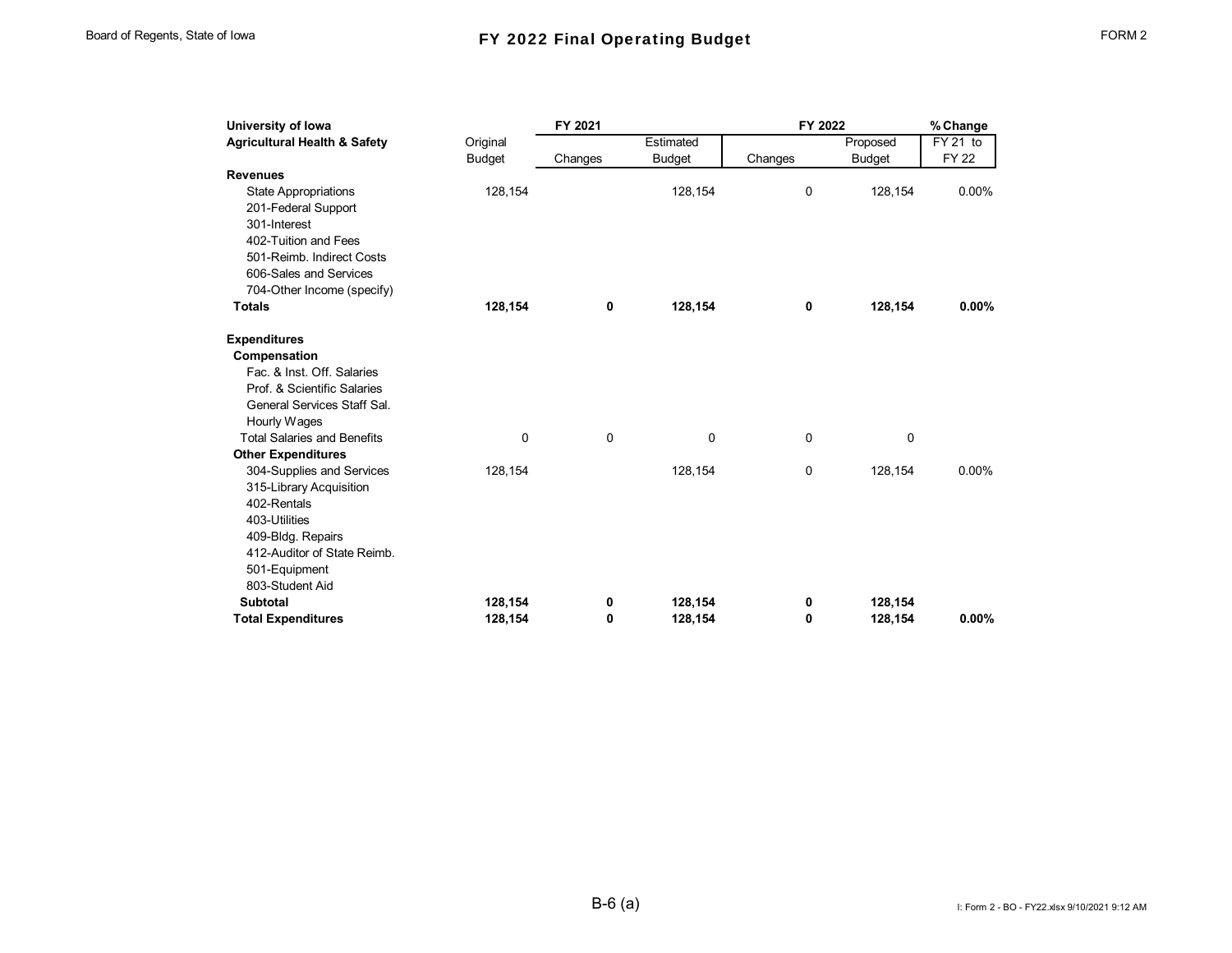| University of Iowa                 | FY 2021       |         |               | FY 2022        | % Change      |             |
|------------------------------------|---------------|---------|---------------|----------------|---------------|-------------|
| <b>Restricted</b>                  | Original      |         | Estimated     |                | Proposed      | FY 21 to    |
|                                    | <b>Budget</b> | Changes | <b>Budget</b> | Changes        | <b>Budget</b> | <b>FY22</b> |
| <b>Revenues</b>                    |               |         |               |                |               |             |
| <b>State Appropriations</b>        |               |         |               |                |               |             |
| Other (Capital)                    |               |         |               |                |               |             |
| Other (Tuition Replacement)        | 15,077,151    |         | 15,077,151    | 55,589         | 15,132,740    | 0.37%       |
| Other (Innovation)                 | 1,050,000     |         | 1,050,000     | 0              | 1,050,000     | 0.00%       |
| Other (Resource Ctrs)              | 268,297       |         | 268,297       | 0              | 268,297       | 0.00%       |
| Other (la Geological Survey)       | 695,000       |         | 695,000       | 0              | 695,000       | 0.00%       |
| 201-Federal Support                | 248,648,000   |         | 248,648,000   | 86,773,000     | 335,421,000   | 34.90%      |
| 204-Intra State Receipts           | 44,325,552    |         | 44,325,552    | 42,550,591     | 86,876,143    | 96.00%      |
| 301-Interest                       | 35,175,000    |         | 35,175,000    | 888,000        | 36,063,000    | 2.52%       |
| 303-Bonds & Loans                  | 150,000,000   |         | 150,000,000   | (70,000,000)   | 80,000,000    | -46.67%     |
| 402-Tuition and Fees               | 70,502,000    |         | 70,502,000    | 267,000        | 70,769,000    | 0.38%       |
| 501-Reimb. Indirect Costs          | 25,875,000    |         | 25,875,000    | (2, 180, 000)  | 23,695,000    | $-8.43%$    |
| 606-Sales and Services             | 902,357,000   |         | 902,357,000   | (24, 574, 000) | 877,783,000   | $-2.72%$    |
| 704-Other Income (specify)         | 199,701,000   |         | 199,701,000   | 1,106,000      | 200,807,000   | 0.55%       |
| <b>Totals</b>                      | 1,693,674,000 | 0       | 1,693,674,000 | 34,886,180     | 1,728,560,180 | 2.06%       |
| <b>Expenditures</b>                |               |         |               |                |               |             |
| Compensation                       |               |         |               |                |               |             |
| Fac. & Inst. Off. Salaries         | 410,696,000   |         | 410,696,000   | (1,426,000)    | 409,270,000   | $-0.35%$    |
| Prof. & Scientific Salaries        | 342,190,000   |         | 342,190,000   | 21,362,000     | 363,552,000   | 6.24%       |
| General Services Staff Sal.        | 51,646,000    |         | 51,646,000    | (3,010,000)    | 48,636,000    | $-5.83%$    |
| Hourly Wages                       | 29,061,000    |         | 29,061,000    | 367,000        | 29,428,000    | 1.26%       |
| <b>Total Salaries and Benefits</b> | 833,593,000   |         | 833,593,000   | 17,293,000     | 850,886,000   | 2.07%       |
| <b>Other Expenditures</b>          |               |         |               |                |               |             |
| 304-Supplies and Services          | 467,968,000   |         | 467,968,000   | (26, 261, 000) | 441,707,000   | $-5.61%$    |
| 315-Library Acquisition            | 107,000       |         | 107,000       | 32,000         | 139,000       | 29.91%      |
| 402-Rentals                        | 10,182,000    |         | 10,182,000    | 141,000        | 10,323,000    | 1.38%       |
| 403-Utilities                      | 12,996,000    |         | 12,996,000    | (553,000)      | 12,443,000    | $-4.26%$    |
| 409-Bldg. Repairs                  | 10,181,000    |         | 10,181,000    | 4,214,000      | 14,395,000    | 41.39%      |
| 412-Auditor of State Reimb.        |               |         |               |                |               |             |
| 501-Equipment                      | 62,189,000    |         | 62,189,000    | (2,379,000)    | 59,810,000    | $-3.83%$    |
| 803-Student Aid                    | 78,556,000    |         | 78,556,000    | 34,973,000     | 113,529,000   | 44.52%      |
| 604-Debt Service                   | 96,902,000    |         | 96,902,000    | (2,543,820)    | 94,358,180    | $-2.63%$    |
| 901-Plant Capital                  | 121,000,000   |         | 121,000,000   | 9,970,000      | 130,970,000   | 8.24%       |
| <b>Subtotal</b>                    | 860,081,000   | 0       | 860,081,000   | 17,593,180     | 877,674,180   | 2.05%       |
| <b>Total Expenditures</b>          | 1,693,674,000 | 0       | 1,693,674,000 | 34,886,180     | 1,728,560,180 | 2.06%       |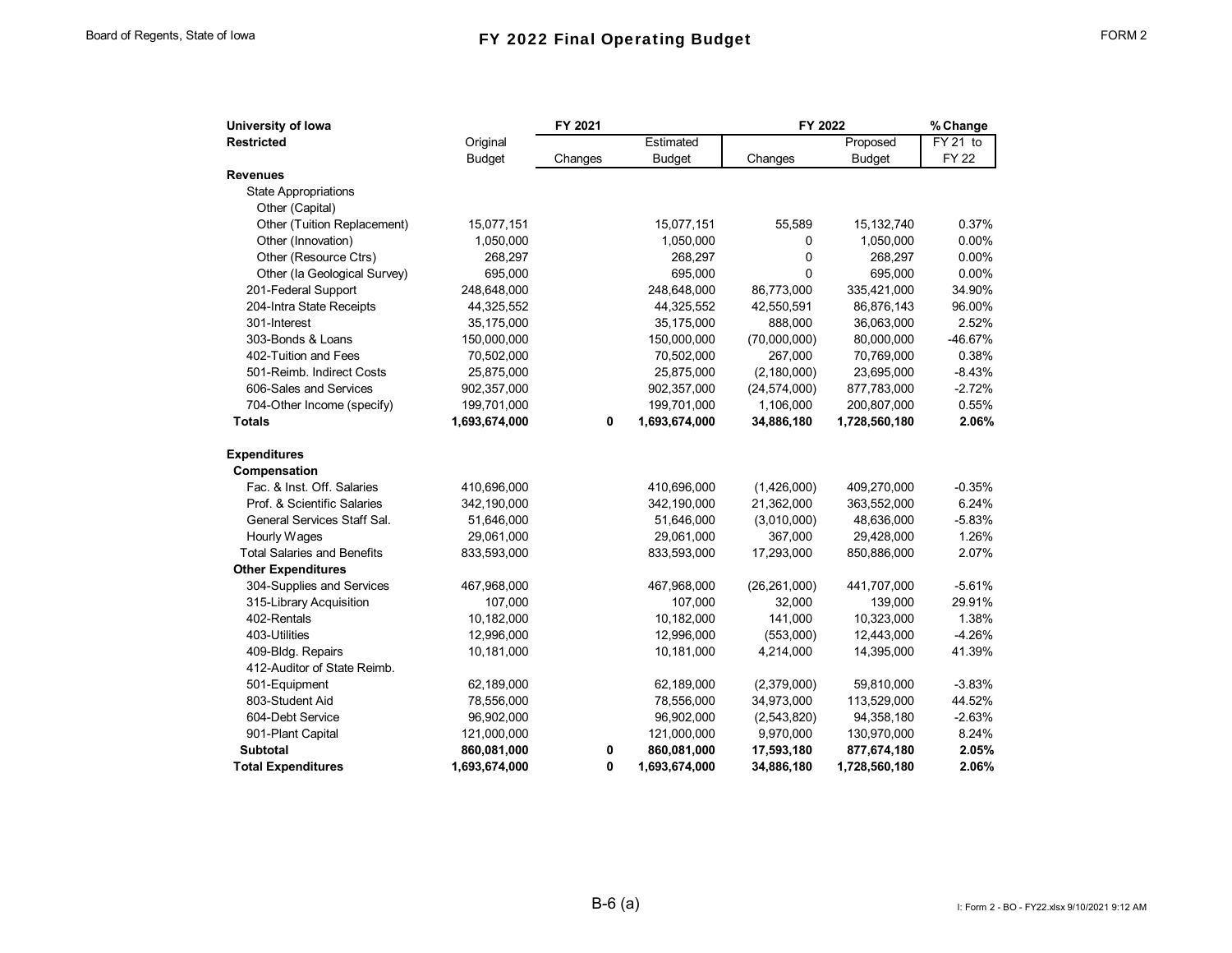| University of Iowa                 |               | FY 2021     |               | FY 2022      | % Change      |              |  |
|------------------------------------|---------------|-------------|---------------|--------------|---------------|--------------|--|
| <b>All Funds</b>                   | Original      |             | Estimated     |              | Proposed      | FY 21 to     |  |
|                                    | <b>Budget</b> | Changes     | <b>Budget</b> | Changes      | <b>Budget</b> | <b>FY 22</b> |  |
| <b>Revenues</b>                    |               |             |               |              |               |              |  |
| <b>State Appropriations</b>        | 230,824,527   | 0           | 230,824,527   | 603,399      | 231,427,926   | 0.26%        |  |
| Appropriations - Nonrecurring      | 0             | $\mathbf 0$ | 0             | 0            | 0             |              |  |
| Supplemental Appropriations        | 0             | 0           | 0             | 0            | 0             |              |  |
| Other (Capital)                    | $\mathbf 0$   | $\mathbf 0$ | 0             | 0            | 0             |              |  |
| Other (Tuition Replacement)        | 15,077,151    |             | 15,077,151    | 55,589       | 15,132,740    | 0.37%        |  |
| Other (Innovation)                 | 1,050,000     | 0           | 1,050,000     | 0            | 1,050,000     | 0.00%        |  |
| Other (Resource Ctrs)              | 268,297       | $\mathbf 0$ | 268,297       | 0            | 268,297       | 0.00%        |  |
| Other (la Geological Survey)       | 695,000       | 0           | 695,000       | 0            | 695,000       | 0.00%        |  |
| 201-Federal Support                | 248,648,000   | 0           | 248,648,000   | 86,773,000   | 335,421,000   | 34.90%       |  |
| 204-Intra State Receipts           | 44,325,552    | 0           | 44,325,552    | 42,550,591   | 86,876,143    | 96.00%       |  |
| 301-Interest                       | 47,834,917    | $\mathbf 0$ | 47,834,917    | 14,894,634   | 62,729,551    | 31.14%       |  |
| 303-Bonds & Loans                  | 150,000,000   | 0           | 150,000,000   | (70,000,000) | 80,000,000    | -46.67%      |  |
| 402-Tuition and Fees               | 533,410,000   | 0           | 533,410,000   | 1,986,000    | 535,396,000   | 0.37%        |  |
| 501-Reimb. Indirect Costs          | 79,077,951    | 0           | 79,077,951    | 6,109,958    | 85,187,909    | 7.73%        |  |
| 606-Sales and Services             | 2,718,133,815 | $\mathbf 0$ | 2,718,133,815 | 92,673,974   | 2,810,807,789 | 3.41%        |  |
| 704-Other Income (specify)         | 200,863,033   | $\mathbf 0$ | 200,863,033   | 1,065,671    | 201,928,704   | 0.53%        |  |
| <b>Totals</b>                      | 4,270,208,243 | 0           | 4,270,208,243 | 176,712,816  | 4,446,921,059 | 4.14%        |  |
| <b>Expenditures</b>                |               |             |               |              |               |              |  |
| Compensation                       |               |             |               |              |               |              |  |
| Fac. & Inst. Off. Salaries         | 768,214,513   | 0           | 768,214,513   | 12,163,126   | 780,377,639   | 1.58%        |  |
| Prof. & Scientific Salaries        | 1,165,404,916 | $\mathbf 0$ | 1,165,404,916 | 61,637,555   | 1,227,042,471 | 5.29%        |  |
| General Services Staff Sal.        | 302,114,845   | 0           | 302,114,845   | (3,419,448)  | 298,695,397   | $-1.13%$     |  |
| Hourly Wages                       | 43,650,514    | 0           | 43,650,514    | 1,235,434    | 44,885,948    | 2.83%        |  |
| <b>Total Salaries and Benefits</b> | 2,279,384,788 | $\Omega$    | 2,279,384,788 | 71,616,667   | 2,351,001,455 | 3.14%        |  |
| <b>Other Expenditures</b>          |               |             |               |              |               |              |  |
| 304-Supplies and Services          | 1,341,512,035 | 0           | 1,341,512,035 | 55,515,963   | 1,397,027,998 | 4.14%        |  |
| 315-Library Acquisition            | 18,295,000    | 0           | 18,295,000    | 178,000      | 18,473,000    | 0.97%        |  |
| 402-Rentals                        | 33,953,479    | 0           | 33,953,479    | 974,496      | 34,927,975    | 2.87%        |  |
| 403-Utilities                      | 94,413,961    | 0           | 94,413,961    | 983,291      | 95, 397, 252  | 1.04%        |  |
| 409-Bldg. Repairs                  | 34,954,705    | 0           | 34,954,705    | 9,207,954    | 44,162,659    | 26.34%       |  |
| 412-Auditor of State Reimb.        | 765,000       | $\mathbf 0$ | 765,000       | 0            | 765,000       | 0.00%        |  |
| 501-Equipment                      | 65,561,000    | 0           | 65,561,000    | (2,430,000)  | 63,131,000    | $-3.71%$     |  |
| 803-Student Aid                    | 183,466,275   | $\pmb{0}$   | 183,466,275   | 33,240,265   | 216,706,540   | 18.12%       |  |
| 604-Debt Service                   | 96,902,000    | 0           | 96,902,000    | (2,543,820)  | 94,358,180    | $-2.63%$     |  |
| 901-Plant Capital                  | 121,000,000   | 0           | 121,000,000   | 9,970,000    | 130,970,000   | 8.24%        |  |
| <b>Subtotal</b>                    | 1,990,823,455 | 0           | 1,990,823,455 | 105,096,149  | 2,095,919,604 | 5.28%        |  |
| <b>Total Expenditures</b>          | 4,270,208,243 | 0           | 4,270,208,243 | 176,712,816  | 4,446,921,059 | 4.14%        |  |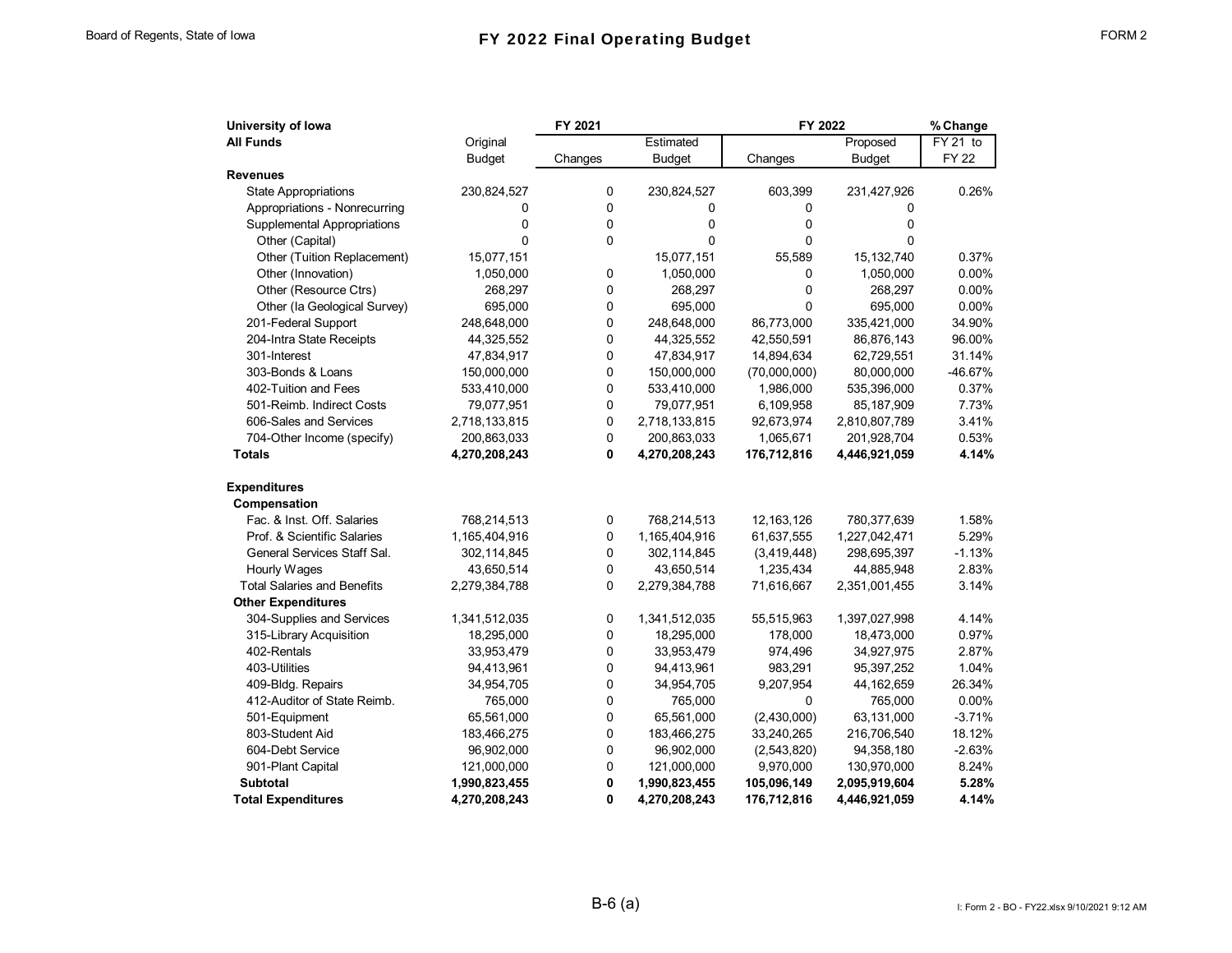## **The University of Iowa Athletics Operating Budget FY 2022**

|                                           |    | FY 2021<br><b>Budget</b> |    | FY 2021<br><b>Estimate</b> |    | FY 2022<br><b>Budget</b> |  |  |
|-------------------------------------------|----|--------------------------|----|----------------------------|----|--------------------------|--|--|
| <b>INCOME</b>                             |    |                          |    |                            |    |                          |  |  |
| <b>Men's Sports</b>                       |    |                          |    |                            |    |                          |  |  |
| Football                                  | \$ |                          | \$ |                            | \$ | 20,439,099               |  |  |
| Basketball                                |    | 900,000                  |    |                            |    | 3,230,000                |  |  |
| Wrestling                                 |    | 200,000                  |    |                            |    | 600,000                  |  |  |
| All Other                                 |    | 19,500                   |    | 35,000                     |    | 58,000                   |  |  |
| <b>Total Men's Sports</b>                 | \$ | 1,119,500                | \$ | 35,000                     | \$ | 24,327,099               |  |  |
| <b>Women's Sports</b>                     |    |                          |    |                            |    |                          |  |  |
| Basketball                                | \$ | 150,000                  | \$ |                            | \$ | 285,000                  |  |  |
| Volleyball                                |    | 5,000                    |    |                            |    | 65,000                   |  |  |
| All Other                                 |    | 12,500                   |    | 10,000                     |    | 40,000                   |  |  |
| <b>Total Women's Sports</b>               | \$ | 167,500                  | \$ | 10,000                     | \$ | 390,000                  |  |  |
| <b>Other Income</b>                       |    |                          |    |                            |    |                          |  |  |
| <b>Facility Debt Service/Student Fees</b> | \$ | 650,000                  | \$ | 650,000                    | \$ | 650,000                  |  |  |
| Learfield Multi Media Contract Income     |    | 1,500,000                |    | 5,000,000                  |    | 6,000,000                |  |  |
| <b>Athletic Conference</b>                |    | 10,000,000               |    | 42,377,000                 |    | 55,294,100               |  |  |
| Interest                                  |    |                          |    |                            |    | 650,000                  |  |  |
| <b>Foundation Support</b>                 |    | 6,946,130                |    | 8,000,000                  |    | 12,000,000               |  |  |
| <b>Foundation Premium Seat Revenue</b>    |    | 635,000                  |    |                            |    | 11,300,000               |  |  |
| Novelties                                 |    | 1,500,000                |    | 2,200,000                  |    | 3,100,000                |  |  |
| General Income                            |    | 705,000                  |    | 760,079                    |    | 3,330,000                |  |  |
| <b>Total Other Income</b>                 | \$ | 21,936,130               | \$ | 58,987,079                 | \$ | 92,324,100               |  |  |
| <b>TOTAL INCOME</b>                       | \$ | 23,223,130               | \$ | 59,032,079                 | \$ | 117,041,199              |  |  |
| <u>EXPENSES</u>                           |    |                          |    |                            |    |                          |  |  |
| <b>Men's Sports</b>                       |    |                          |    |                            |    |                          |  |  |
| Football                                  | \$ | 23,878,558               | \$ | 25,425,836                 | \$ | 31,601,901               |  |  |
| Basketball                                |    | 7,362,497                |    | 6,630,717                  |    | 8,315,204                |  |  |
| Wrestling                                 |    | 2,104,127                |    | 1,969,134                  |    | 2,322,666                |  |  |
| All Other                                 |    | 5,890,085                |    | 6,098,574                  |    | 4,773,851                |  |  |
| <b>Total Men's Sports</b>                 | \$ | 39,235,268               | \$ | 40,124,261                 | \$ | 47,013,622               |  |  |
| <b>Women's Sports</b>                     |    |                          |    |                            |    |                          |  |  |
| Basketball                                | \$ | 4,851,070                | \$ | 4,012,242                  | \$ | 5,502,182                |  |  |
| Volleyball                                |    | 1,315,225                |    | 1,632,565                  |    | 1,911,307                |  |  |
| All Other                                 |    | 10,902,821               |    | 11,119,401                 |    | 13,092,957               |  |  |
| <b>Total Women's Sports</b>               | ፍ  | 17,069,116               | \$ | 16,764,208                 | ¢  | 20,506,445               |  |  |
| <b>Other Expenses</b>                     |    |                          |    |                            |    |                          |  |  |
| <b>Training Services</b>                  | \$ | 2,391,226                | \$ | 2,401,650                  | \$ | 2,621,479                |  |  |
| Sports Information                        |    | 495,701                  |    | 545,745                    |    | 728,186                  |  |  |
| Admin. & General Expenses                 |    | 11,750,875               |    | 14,660,867                 |    | 17,150,057               |  |  |
| <b>Facility Debt Service</b>              |    | 17,105,063               |    | 16,230,044                 |    | 16,409,466               |  |  |
| Transfer-New Facility Costs/Reserves      |    | $\overline{\phantom{0}}$ |    |                            |    |                          |  |  |
| Academic & Counseling                     |    | 1,772,096                |    | 1,756,270                  |    | 2,058,066                |  |  |
| <b>Buildings &amp; Grounds</b>            |    | 8,155,352                |    | 11,220,351                 |    | 10,553,878               |  |  |
| <b>Total Other Expenses</b>               | \$ | 41,670,313               | \$ | 46,814,927                 | \$ | 49,521,132               |  |  |
| TOTAL OPERATING EXPENSE                   | \$ | 97,974,696               | \$ | 103,703,396                | \$ | 117,041,199              |  |  |
| <b>Total Operating Balance</b>            | \$ | (74,751,566)             | \$ | (44,671,317)               |    |                          |  |  |